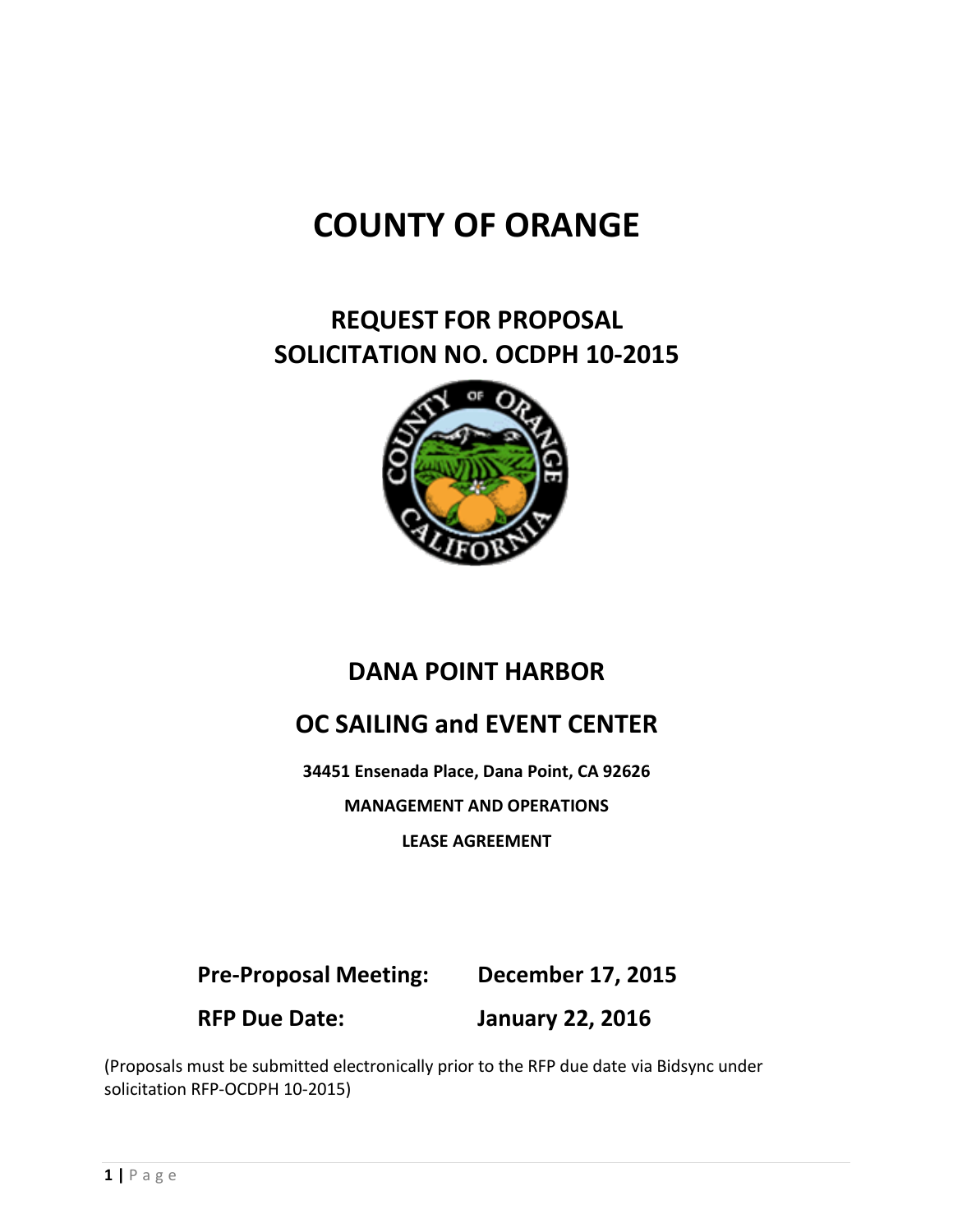# **TABLE OF CONTENTS**

#### **SECTION 1: RFP OVERVIEW**

| I.    |  |  |  |  |
|-------|--|--|--|--|
| Ш.    |  |  |  |  |
| III.  |  |  |  |  |
| IV.   |  |  |  |  |
| V.    |  |  |  |  |
| VI.   |  |  |  |  |
| VII.  |  |  |  |  |
| VIII. |  |  |  |  |
| IX.   |  |  |  |  |
| х.    |  |  |  |  |
| XI.   |  |  |  |  |
| XII.  |  |  |  |  |
| XIII. |  |  |  |  |
| XIV.  |  |  |  |  |
| XV.   |  |  |  |  |
| XVI.  |  |  |  |  |
|       |  |  |  |  |
|       |  |  |  |  |
| XIX.  |  |  |  |  |
| XX.   |  |  |  |  |

#### **SECTION 2: PROJECT SCOPE**

#### **SECTION 3: PROPOSAL ATTACHMENTS**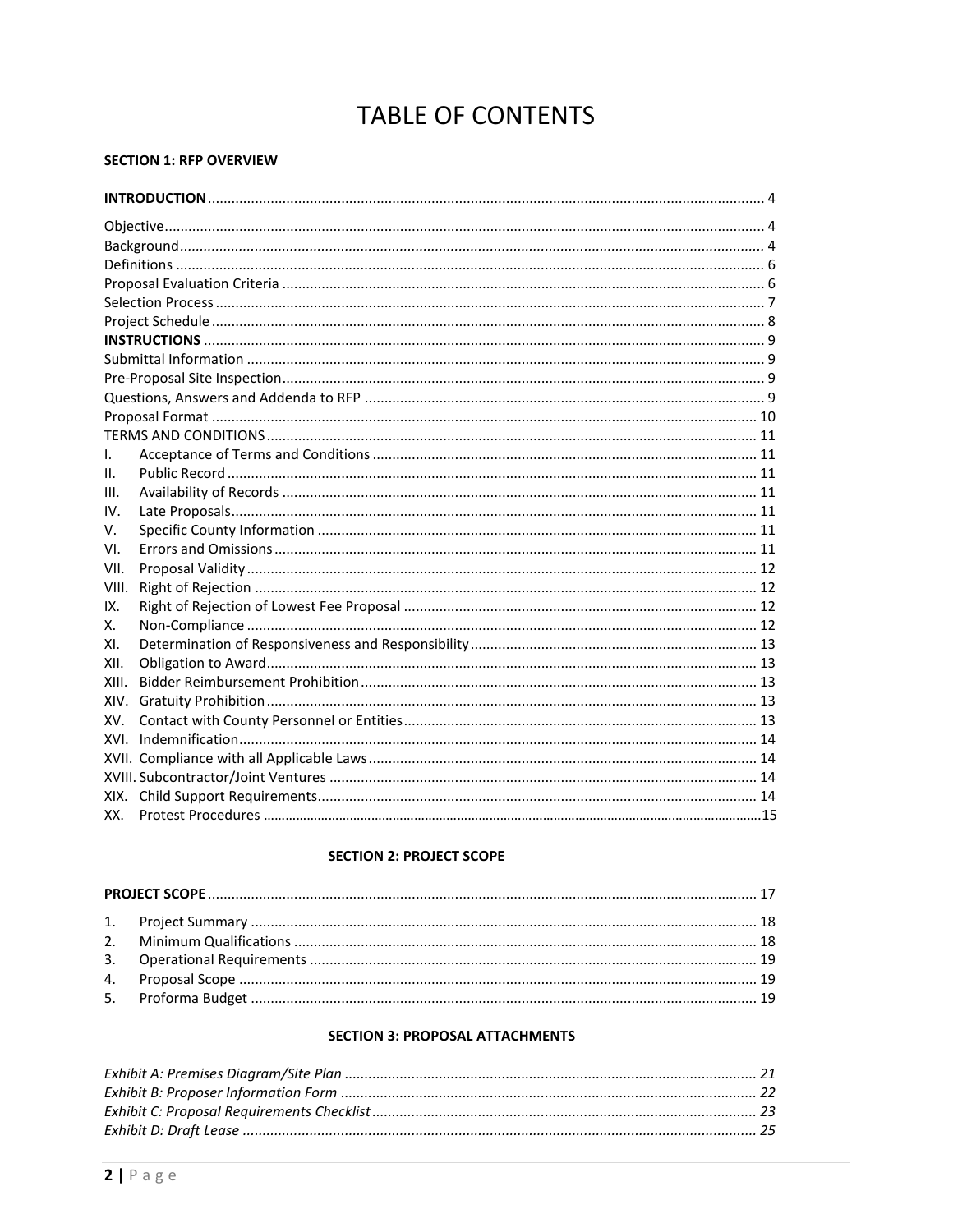# **SECTION 1: RFP Overview**

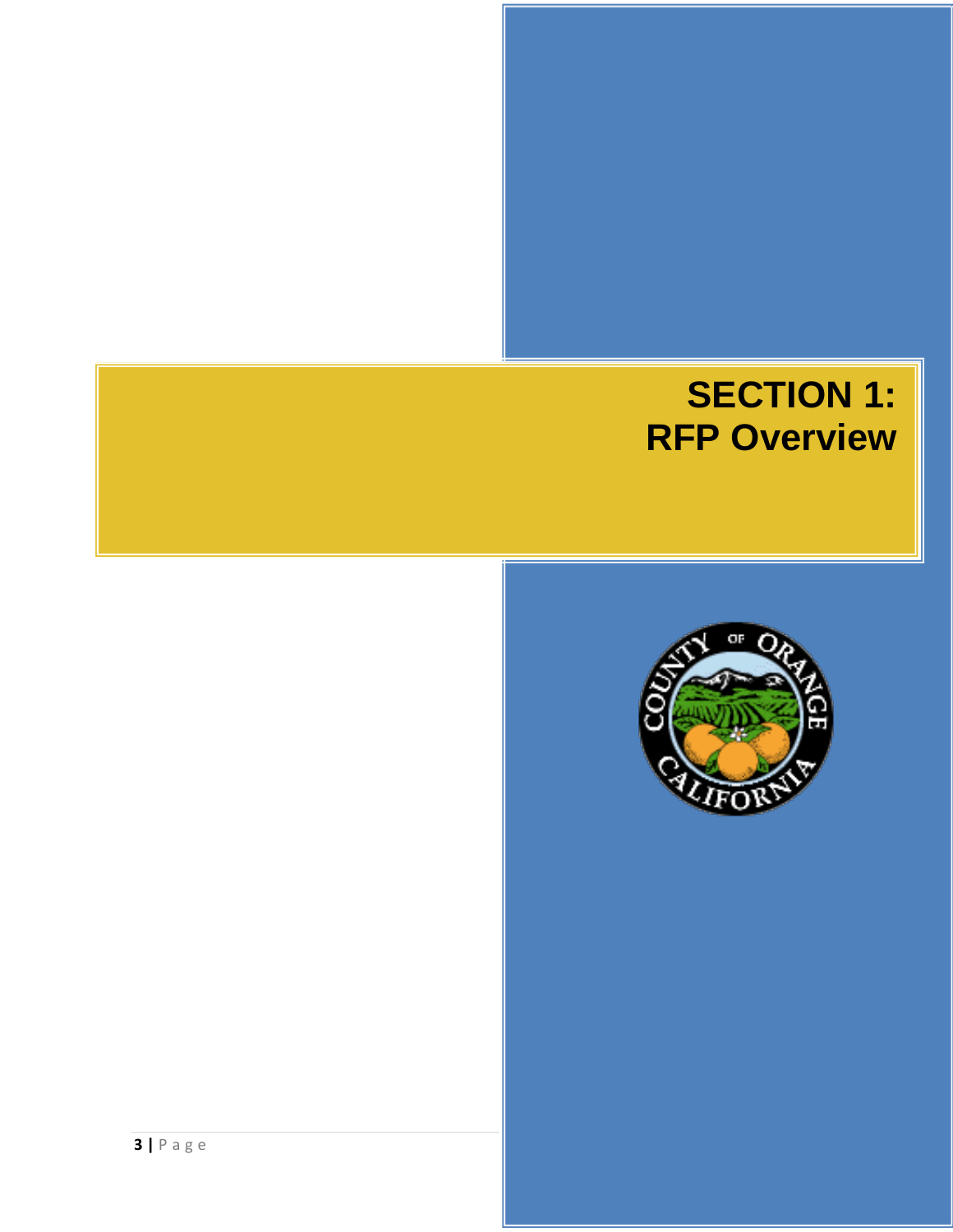# INTRODUCTION

# **Objective:**

The County of Orange through OC Dana Point Harbor (herein refer to as "County") is seeking a qualified and experienced operator and lessee (herein refer to as "Lessee") to provide management and operations for the OC Sailing and Events Center in Dana Point Harbor ("Harbor") consisting of approximately 11,000 square feet (see Exhibit A). The responsibility will include all operations and maintenance for the continued use of the Center in generally the same form and fashion, programs offered will consist of water based programs for youth and adults, and offered to the general public, including but not necessarily limited to summer youth camp, sailing lessons, human powered craft ("HPC") instruction and could include HPC equipment rental, room rentals and other programs and uses deemed appropriate for the general public and user groups as described in the Dana Point Harbor District Regulations (see OCDPH.com). Additional services may be included in the proposals, such as food and beverage concessions, provided they comply with the existing District Regulations (see OCDPH.com). OC Dana Point Harbor is seeking proposals which clearly define skills and experience in the types of programs as well as identifying ability to balance community expectations for types of programs with limits on usable area for these programs to operate while not interfering with general public access to Harbor amenities and waterways.

# **Background:**

The Harbor is a County-owned and operated facility located in the southern portion of the City of Dana Point ("City"). The 276-acre (gross) Harbor area can be accessed by vehicle via Dana Point Harbor Drive, which can be reached primarily via Pacific Coast Highway or the Street of the Golden Lantern, and is accessible to vessels transiting in the Pacific Ocean. The Harbor is held in trust by the County of Orange in accordance with the State of California's Tidelands Grant, Chapter 321 of the Statutes of 1961 (effective on September 15, 1961 "Tidelands Grant"), which granted ownership of the tidelands and submerged land that make up the Harbor to County. The Tidelands Grant contains certain intended uses for the land and governs the County's ownership and operation of the Harbor and restricts the use thereon. The Harbor was created in 1968 from a natural cove along the southern Orange County shoreline as a small boat harbor. The County, along with the cooperation of the U.S. Army Corps of Engineers, constructed the Harbor's basic infrastructure and public facilities, which opened in 1971. Over the past four decades, the Harbor has established itself as one of the finest small boat harbors on the west coast.

The City was incorporated on January 1, 1989 and comprises an area of approximately 6.7 square miles with a population of about 37,000 residents. The City serves a significant number of visitors each year, many of which are drawn by the Harbor; beaches; local and regional park facilities; a golf course; and resorts. There are several special events each year in the Harbor that are valuable to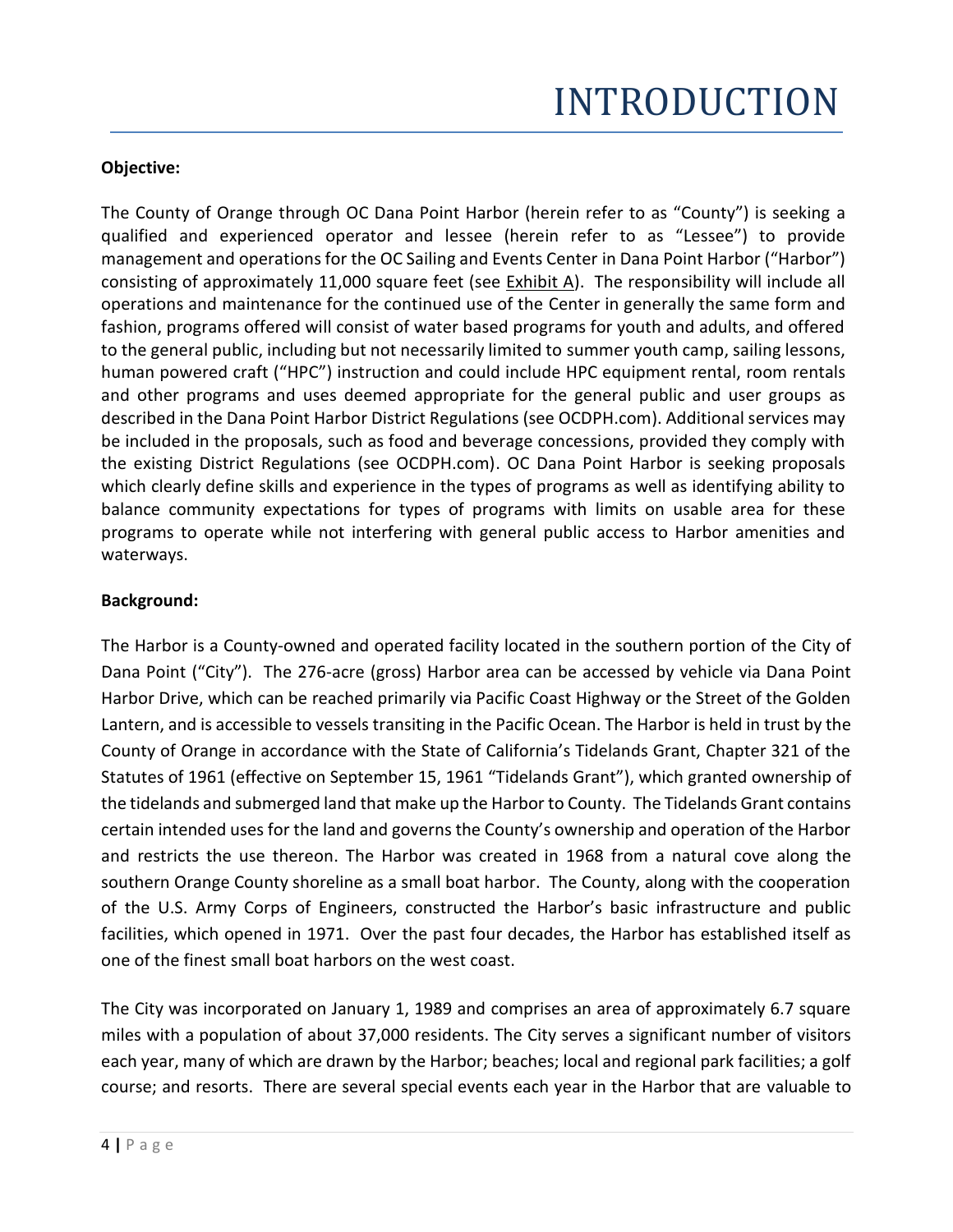the community and to the visitor and tourism industry, including the Festival of the Whales (March), 4th of July Celebration, Tall Ships Festival (September), the Turkey Trot Run (November), and the Holiday Boat Parade (December).

The general configuration of the Harbor includes a landside area adjacent to steep natural bluffs and beaches, and an island area connected by a bridge and marina area/boat docks. The landside area of the Harbor provides a variety of recreational, commercial/retail, restaurant, other management accommodations, sporting and commercial-boating amenities within the Dana Wharf, Mariner's Village, and Mariner's Alley areas. A total of about 80,000 square feet of commercial, retail, and restaurant uses are currently in the existing commercial core, which is made up of Mariner's Village and Marina's Alley (directly east of Casitas Place), and Dana Wharf. Business establishments include 16 restaurants and 25 retail shops. Dana Wharf Sportfishing and Catalina Express (Catalina Island Ferry Service) are located at Dana Wharf. Amenities to the west of Casitas Place include the Marina Inn (a 136-room hotel); boater service facilities; boat sales; and public parkways. To the west of Island Way, Harbor amenities include boat sales and charters; the OC Sailing and Events Center; picnic and recreation areas; guest docks; Human Powered Craft launch area; Baby Beach; the Ocean Institute; and OC Dana Point Harbor Administration Offices. The island area is accessed by a 2-lane bridge extending across the Harbor's inner channel and includes the Dana Point Yacht Club; Dana West Yacht Club; Aventura Sailing Association (a membership sailing club open to the public); Nordhavn Yachts; boater service buildings; public and limited parking areas; a small dry boat storage facility; boat sales businesses; the commercial fishing fleet area and the Orange County Sheriff's Department Harbor Patrol facility. The island also includes a linear parkway with meandering sidewalk, grassy area, and picnic shelters along the southern edge. The two marinas (East and West Basin Marinas) contain approximately 2,400 boat slips in the water. Embarcadero Marina facilities are located to the east of Embarcadero Place and include a 10-lane public boat launch ramp; non-motorized boat launch; personal water craft (PWC) and small boat rentals; a hoist for launching and retrieving boats; and approximately 500 dry boat storage spaces. The eastern most area of the Harbor is directly adjacent to Doheny State Beach and contains a shipyard; and a fuel dock (with a small convenience store) and a small park area. The Harbor is bordered by residential and park uses to the north, Doheny State Beach to the east, the Pacific Ocean to the south, and the Dana Point Headlands and Dana Point Marine Life Refuge to the west.

# **Description of the Premises:**

OC Sailing and Events Center ("Center") has been managed by the County as a local community center offering sailing classes, marine based educational programs, certain fitness and athletic programs and summer camps. Other activities have included room rentals for meetings, weddings and parties as requested by the general public. The Center sits adjacent to Baby Beach and is surrounded on three sides by water. The Center includes a large room with a prep-kitchen and adjacent courtyard, smaller meeting and office space, a second courtyard/open space, storage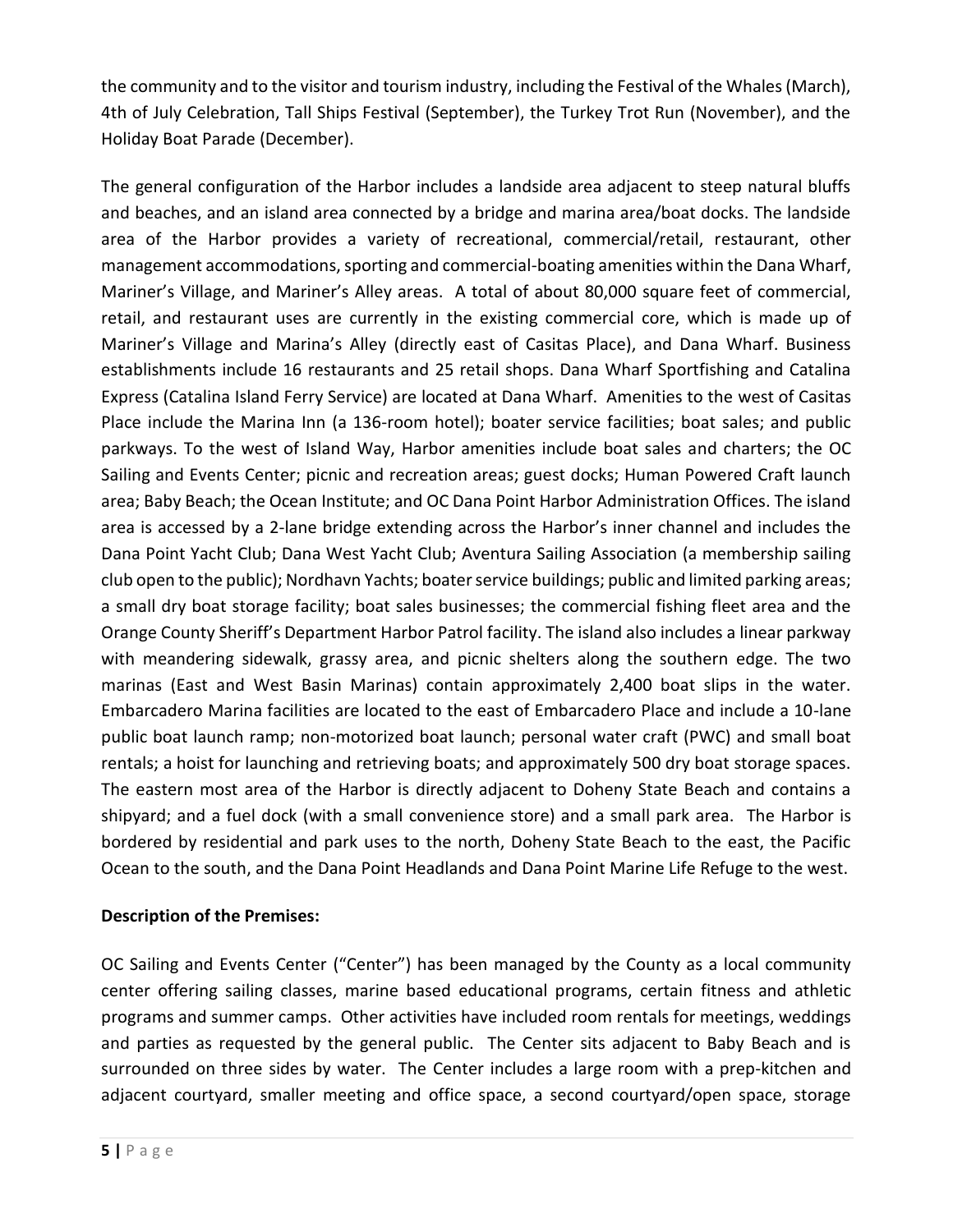space, a boathouse which can accommodate meetings and classes, and a floating dock accessed via the public sidewalk.

# **Definitions:**

The following is an explanation of terms frequently referred to in this document:

- "County": Refers to the County of Orange.
- "OC Dana Point Harbor": refers to the County of Orange.
- "Request for Proposal" or " RFP": Refers to the solicitation process wherein the County is seeking proposals.
- "Proposal(s)": Refers to the formal response to this solicitation submitted to the County by a Proposer or Proposers.
- "Proposer": Refers to the individual, partnership, or corporation that is submitting a proposal in response to this RFP process.
- "Project": Refers to the establishment, operation and management of the Center at Dana Point Harbor.
- "Shall": Refers to a mandatory requirement.
- "Lessee": Refers to the individual, partnership, or corporation that is awarded a Lease by the County upon conclusion of this RFP process.
- "Lease": Refers to the legal agreement between the County and a Lessee that sets the terms for the tenancy at the Center and the operation of the Project.

# **Proposal Evaluation Criteria:**

Proposals will be evaluated on the response to all provisions of the RFP. The County will use the following criterion in its evaluation and comparison of proposals submitted. The order in which the criterion appears is not intended to indicate their relative importance. What is the percentage breakdown as to the weighted scores of each area to be evaluated?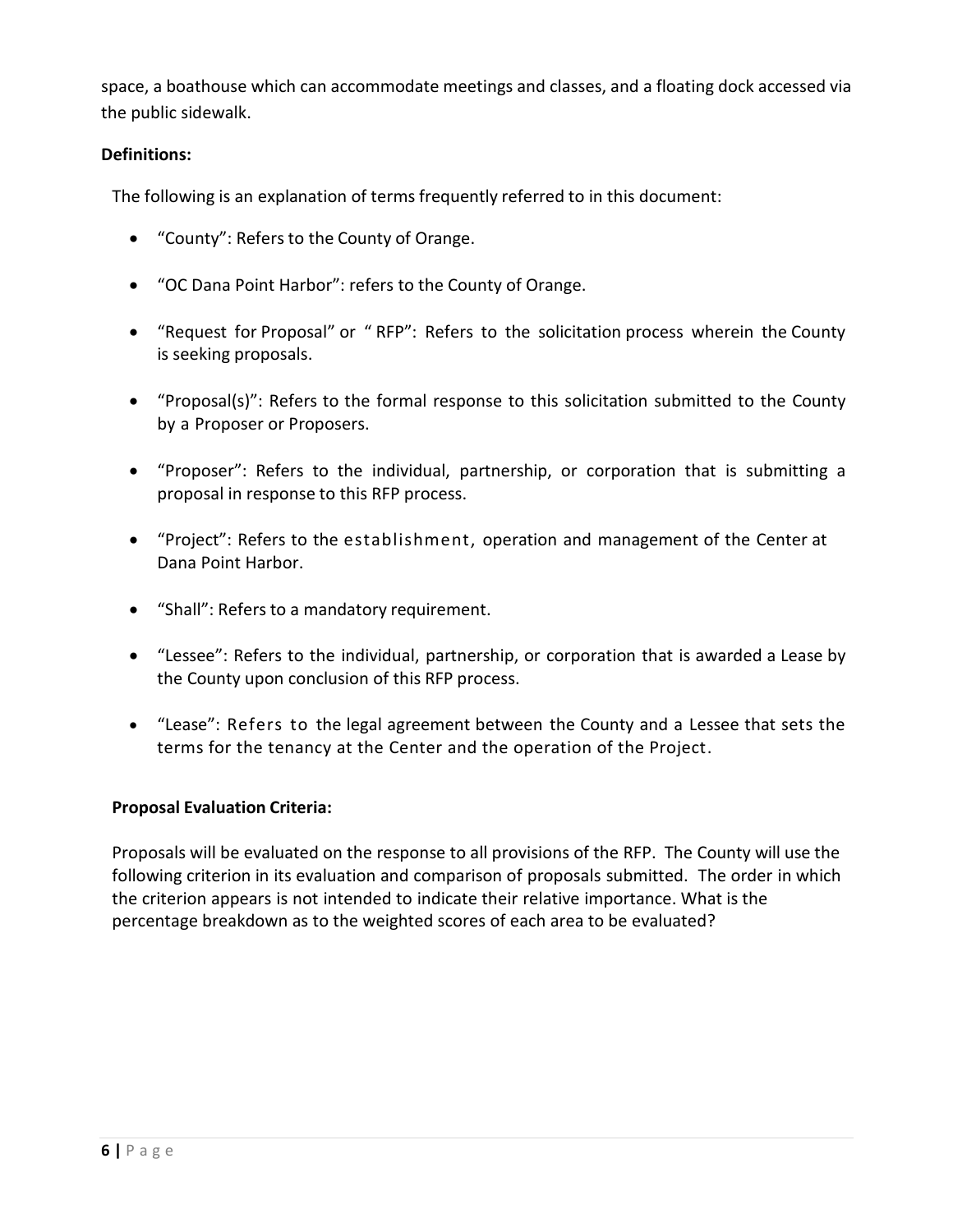| <b>PROPOSAL EVALUATION CRITERION</b>                                                                                                               | <b>WEIGHTED VALUE</b> |
|----------------------------------------------------------------------------------------------------------------------------------------------------|-----------------------|
| The fit of the proposed operation in regard to operation type,<br>customer base, price points and proposed Services offerings;                     | 20%                   |
| Qualifications and experience of the Proposer in regard to similar<br>type of business services operations and management;                         | 20%                   |
| Proposer's experience with, and understanding of, the scope of<br>potential building renovations and modifications, operations and<br>maintenance; | 10%                   |
| Proposer's business plan understanding of the customer base<br>and operational methodology;                                                        | 20%                   |
| Proposed financial and Lease terms, including requested revisions<br>to the Lease agreement;                                                       | 10%                   |
| Proposer's knowledge of the California Coastal Act, Harbor<br>District Regulations and experience working within the California<br>Coastal Zone.   | 20%                   |

The County reserves the right to determine whether or not a Proposal meets the specifications and requirements of the RFP and reject any Proposal that, in the County's sole opinion, fails to meet the detail or intent of the requirements. The County reserves the right to reject any and all Proposals. All Proposals that meet the specifications and requirements of the RFP will be referred to the selection process.

# **Selection Process:**

# Phase I

Proposals shall be evaluated, by an evaluation team based on the qualifications, specifications and requirements listed within the RFP and in accordance to the anticipated overall success of the Project. Proposals meeting these requirements will be scored based on the established criteria, which have been weighted and will be assigned points that measure the responsiveness to each identified criterion.

# Phase II

At the discretion of the evaluation team reviewing proposals, the top ranking Proposers may be invited to participate in an oral interview. Because oral interviews are not required, Proposers should be sure to detail their entire proposal and plan in the written proposal. If interviews are conducted, Proposers shall have their interview evaluated, by the evaluation team in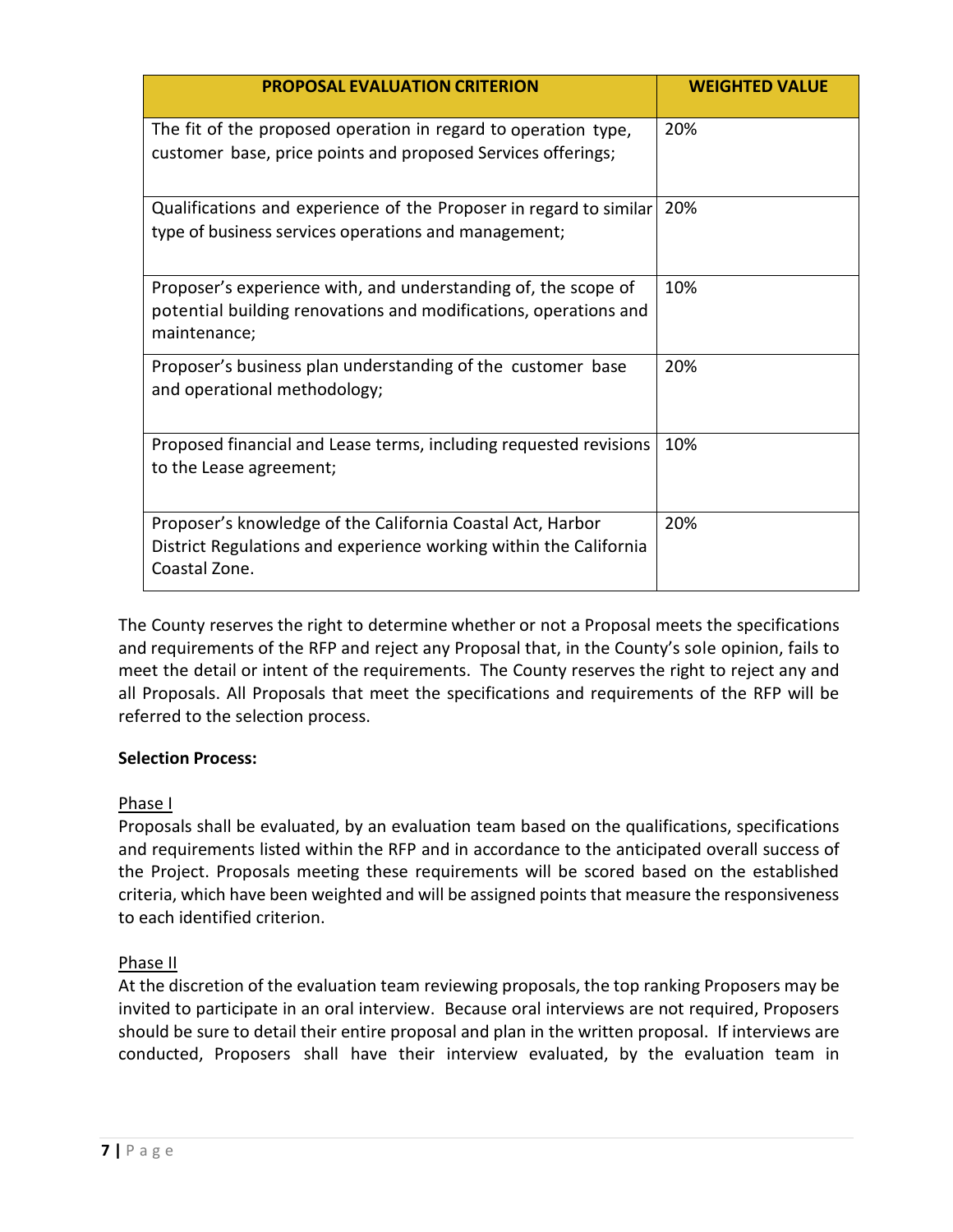accordance with the established criterion. County reserves the right to conduct a site visit of Proposers' facility (if one exists) as part of this Phase.

## Phase III

The top (2) Proposers who meet the established criterion on the written Proposal, and Oral Interview/Site Visit if oral interviews are conducted may, at County's discretion make a final presentation to the evaluation committee before a final consideration is made and recommended to the Orange County Board of Supervisors for approval of selection of the successful Lessee.

# **Project Schedule:**

The following is a tentative schedule for the RFP process. The following dates are merely projections and the County reserves the right to modify this schedule.

| <b>TENTATIVE PROJECT SCHEDULE</b>                                                                              |                   |  |  |
|----------------------------------------------------------------------------------------------------------------|-------------------|--|--|
| RFP Published and Posted:                                                                                      | October 28, 2015  |  |  |
| Pre-Proposal Site Inspection:                                                                                  | December 17, 2015 |  |  |
| <b>Questions from Proposers Due:</b>                                                                           | December 28, 2015 |  |  |
| Questions and Answers available through Bidsync:                                                               | January 7, 2015   |  |  |
| Proposals Due through Bidsync:                                                                                 | January 22, 2016  |  |  |
| Review of Written Proposals:                                                                                   | January 25, 2016  |  |  |
| <b>Optional Oral Interviews and Optional Final</b><br>Presentation/Interview with Highest-Qualified Proposers: | February 3, 2016  |  |  |
| Lease Approval by the Board of Supervisors:                                                                    | <b>March 2016</b> |  |  |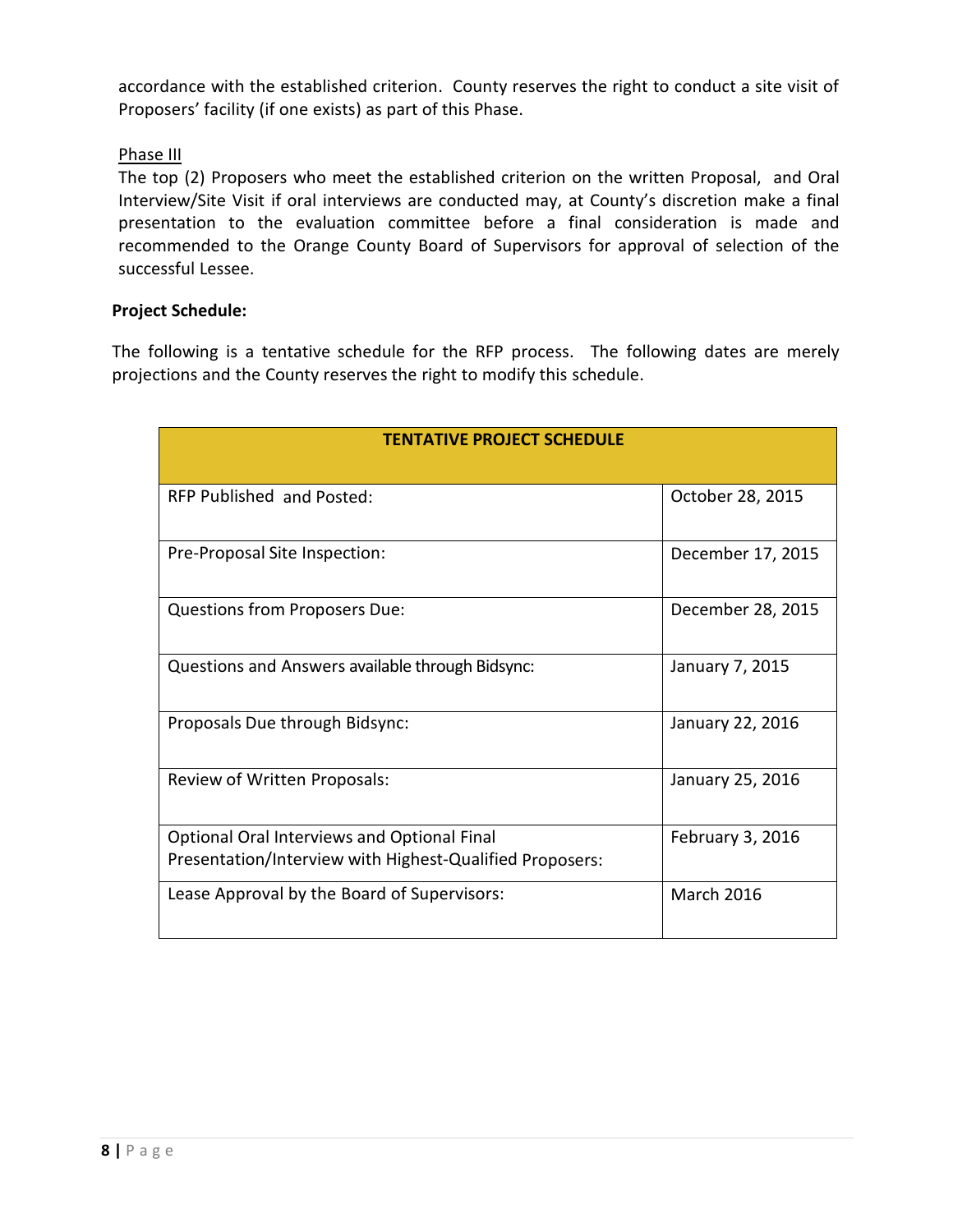### **Submittal Information:**

**Proposals are due by 4:00 P.M., Pacific Daylight Time on January 22, 2016 at 24650 Dana Point Harbor Dr. Dana Point, CA 92629. Proposers must provide, one (1)-Original and six (6) copies of their proposal and seven (7) separate electronic versions on a UBS Thumb Drive.**

The Proposer is solely responsible for ensuring that the full Proposal is received in accordance with the solicitation requirements, prior to the date and time specified in the solicitation. The County shall not be responsible for any delays or transmission errors. The County is not responsible for and accepts no liability for any technical problems that result from conducting business electronically.

#### **Pre-Proposal Site-Inspection:**

Some Proposers may wish to see the proposed space in person. An optional pre-proposal meeting will be conducted on December 17, 2015 at the OC Sailing and Event Center located at 34451 Ensenada Place, Dana Point, CA 92629. The Dana Point Harbor Management Team will lead the site inspection and tour through the building. OC Dana Point Harbor staff will be available to answer any questions regarding the building's base building systems. A list of all questions and answers derived from the Pre-Proposal Site Inspection will be available upon request via Bidsync, following the meeting for review by any potential proposers that cannot attend.

All interested parties must contact OC Dana Point Harbor via e-mail, lsmith@ocdph.com to confirm attendance to the Pre-Proposal Site Inspection on December 17, 2015. Interested parties that do not confirm attendance with OC Dana Point Harbor will not be granted access to the site on the day of the Pre-Proposal Site Inspection.

#### **Questions, Answers and Addenda to RFP:**

Questions must be submitted in writing no later than 4:00 pm, Pacific Time on December 28, 2015 through the question and answer feature on www.BidSync.com . Proposers shall not contact any County staff with questions.

County has attempted to provide all information available. It is the responsibility of each Proposer to review, evaluate, and, where necessary, request any clarification prior to submission of a Proposal. If any person contemplating submitting a response to this Request for Proposals is in doubt as to the true meaning of any part of the solicitation documents attached hereto or finds discrepancies in or omissions from the specifications, they must submit a written request for clarification/interpretation via the question and answer feature under the solicitation.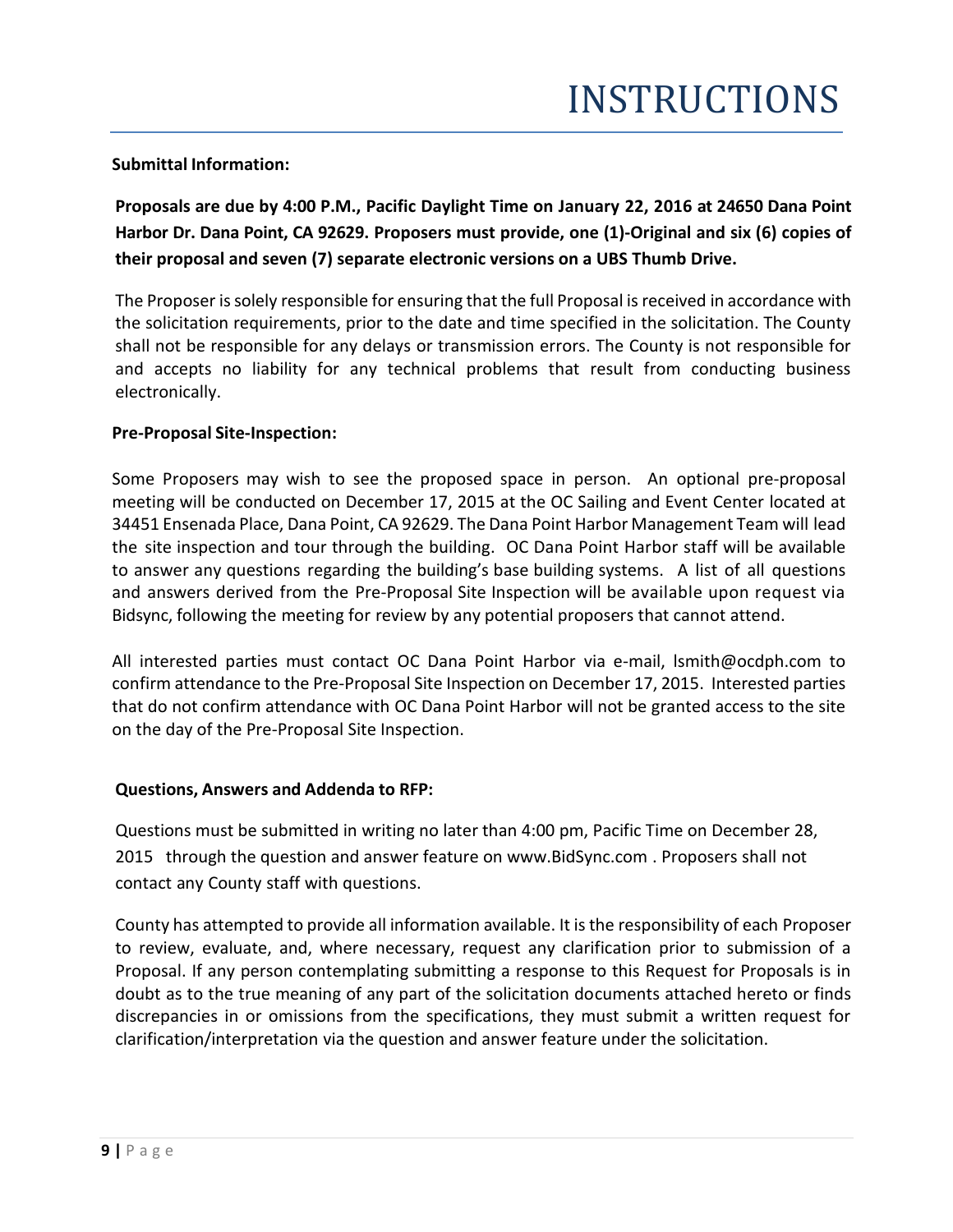If clarification or interpretation of this solicitation is considered necessary by County, a written addendum shall be issued and the information will be posted on BidSync under the solicitation (OCDPH 10-2015). Any interpretation of, or correction to, this solicitation shall be issued by the OC Dana Point Harbor Director or Deputy Director. County does not guarantee receipt by Proposer of all addenda. It is the responsibility of each Proposer to periodically check BidSync to ensure that they have received and reviewed any and all addenda to this solicitation. County will not be responsible for any other explanations, corrections to, or interpretations of the documents, including any oral information. All addenda shall become a part of the RFP document requiring response by the proposer where indicated.

# **Proposal Format:**

Please refer to Proposal Requirements Checklist (Exhibit C) for specific directions regarding the content and format of your Proposal. As closely as possible, please adhere to the format and order provided in the Proposal Requirements Checklist when assembling proposals. Please note that part of the evaluation criteria takes into consideration the *responsiveness* of a Proposal; Proposals missing the required components listed below will be evaluated accordingly.

It is the sole responsibility of the Proposer to ensure that they have received the entire RFP, including any and all questions, answers and addenda via Bidsync prior to the RFP submission deadline of January 22, 2016.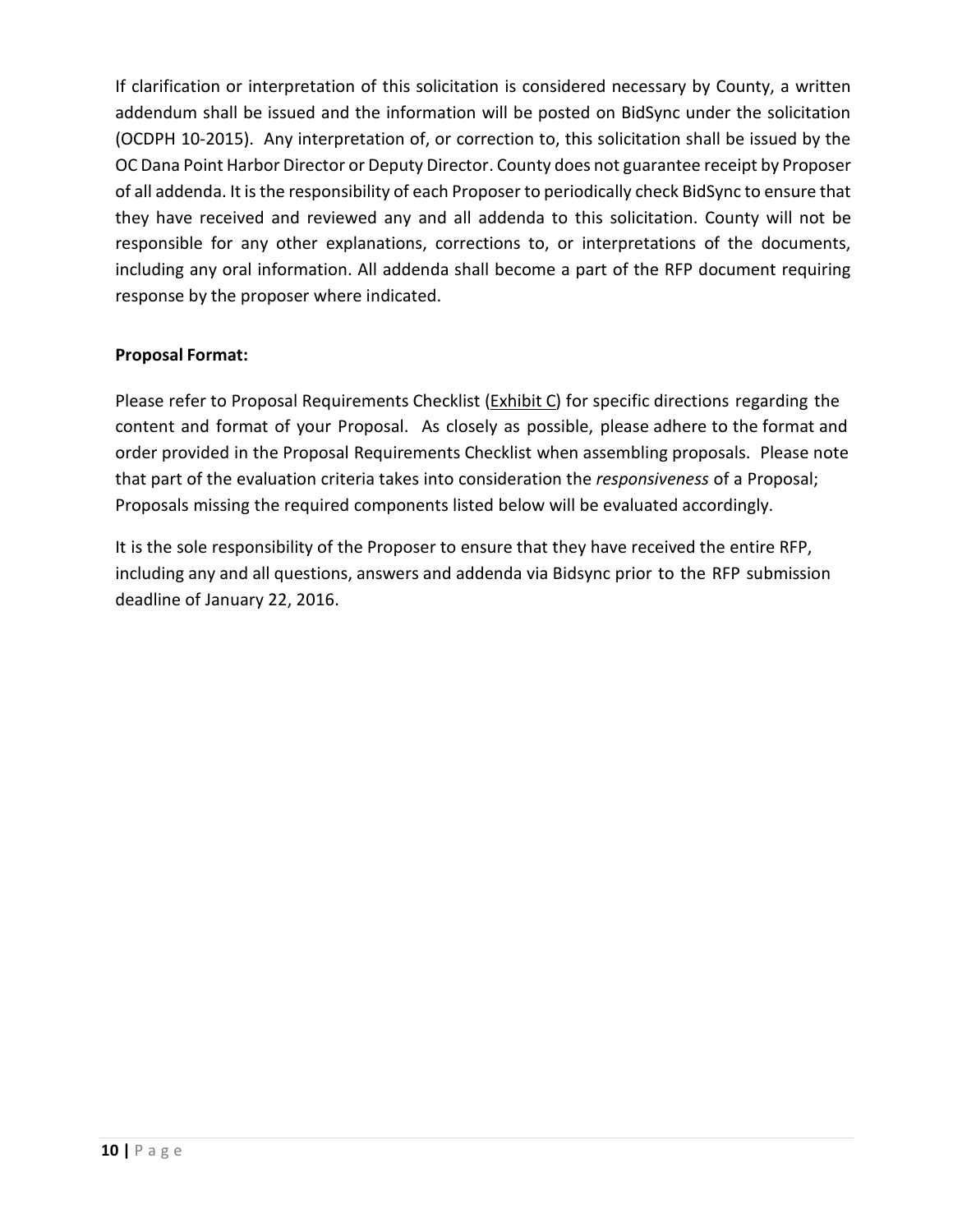#### **I. Acceptance of Terms and Conditions**

Submission of a Proposal indicates acceptance by the company submitting the proposal of the terms, conditions and specifications contained in this RFP and Draft Lease (attached hereto as **Exhibit D**), unless clearly and specifically stated otherwise in the completed Statement of Compliance.

#### **II. Public Record**

Upon submission of a Proposal and other materials for consideration by the County, such Proposals and materials shall become the property of the County of Orange. Proposals may be subject to public inspection and disclosure pursuant to state and federal law after the execution of the Lease for this Project. Prior to the RFP deadline, Proposals may be modified or withdrawn by the Proposer.

#### **III. Availability of Records**

All relevant documents pertaining to this RFP and procurement process shall be made available by written request to the OC Dana Point Harbor Director or Deputy Director upon successful conclusion of the entire procurement process.

#### **IV. Late Proposals**

Late Proposals will not be accepted. The County assumes no responsibility or liability for the transmission, delay, or delivery of a Proposal by electronic methods.

#### **V. Specific County of Orange Information**

No verbal or written information which is obtained other than through this RFP or its addenda shall be binding on the County. No employee of the County, other than the OC Dana Point Harbor Director or Deputy Director, is authorized to interpret any portion of this RFP or give information as to the requirements of the RFP in addition to that contained in or amended to this written RFP document.

#### **VI. Errors and Omissions**

This RFP cannot identify each specific, individual task required to successfully and completely implement this Project. The County relies on the professionalism and competence of Proposers to be knowledgeable of the general areas identified in the scope of work and to include in their proposals all materials, equipment, required tasks and subtasks, personnel commitments, man-hours, labor, direct and indirect costs, etc. Proposers shall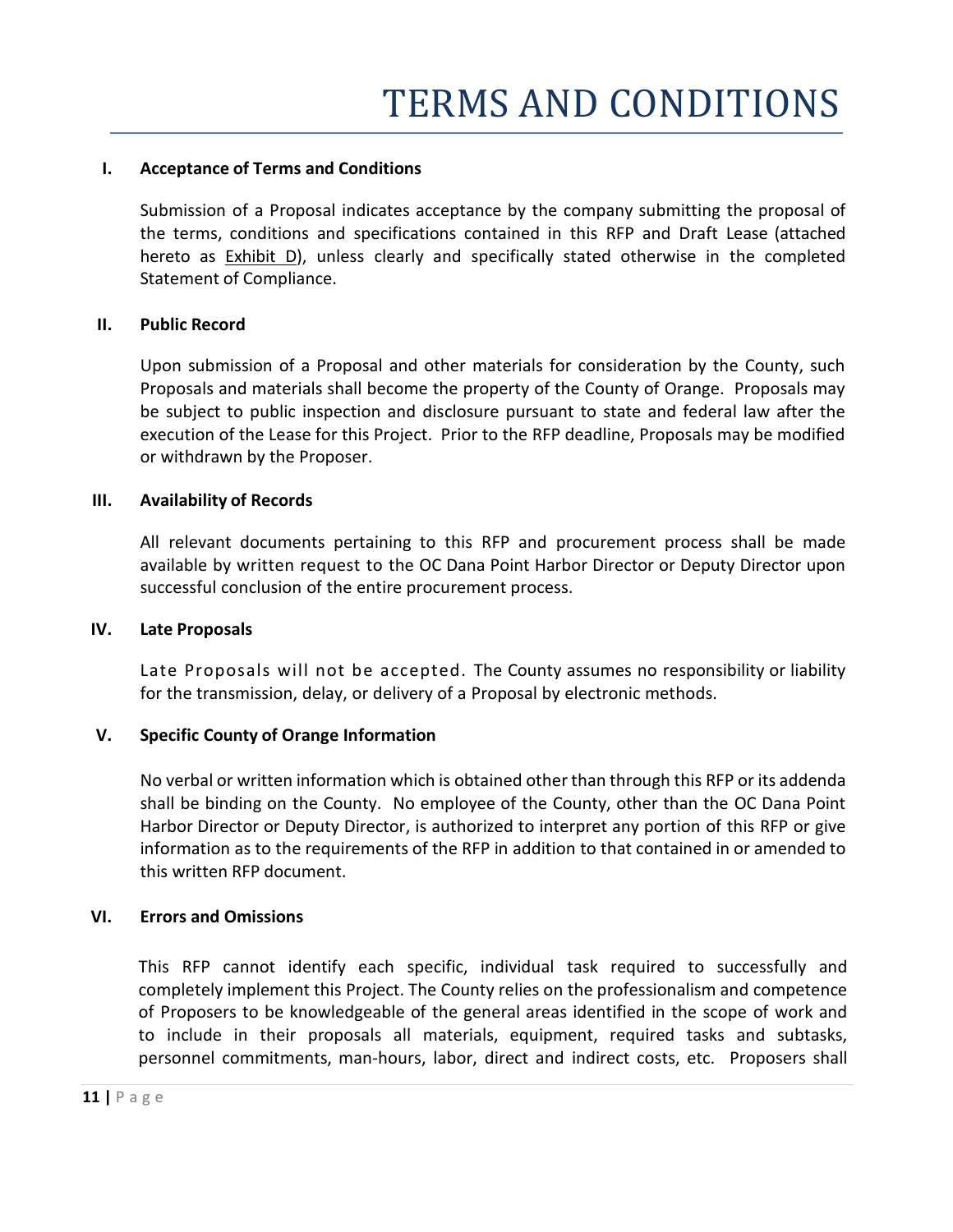not take advantage of any errors and/or omissions in this RFP document or in the firm's specifications submitted with their proposals. Where such errors or omissions are discovered by the County, full instructions will be given by the County in the form of addenda.

## **VII. Proposal Validity**

Unless otherwise noted by the Proposer, all Proposals shall be held valid for a period of 180 days.

### **VIII. Right of Rejection**

The County reserves the right to: (1) Accept or reject any and all Proposals or any part of any Proposal, and to waive minor defects or technicalities in such; (2) Request clarification of any information contained in a proposal; (3) Solicit new proposals on the same project, or on a modified project, which may include portions of the original RFP as the County may deem necessary; (4) Disregard all non-conforming, non-responsive, or conditional proposals, (5) Reject the response of any Proposer who does not pass the evaluation to the County's satisfaction, (6) Allow for the correction of errors and/or omissions; (7) Select the proposal that will best meet the needs of the County, and (8) Negotiate Lease and terms with the successful Proposer.

### **IX. Right of Rejection of Lowest Fee Proposal**

The County is under no obligation to award this project to the Proposer offering the most advantageous financial proposal. Evaluation criteria expressed in this RFP solicitation shall be used in the Proposal evaluation process. In evaluating Proposals, the County may consider the qualifications of the Proposers and whether the Proposals comply with the prescribed requirements. The size and scope of the Project at hand may dictate the degree to which Qualifications-Based Selection processes are utilized.

# **X. Non-Compliance**

Proposers and/or Proposals that do not meet the stated requirements for this Project may be considered noncompliant and may be disqualified, unless such noncompliance is waived by the County. During the evaluation process, the County reserves the right to request additional information or clarification from those submitting Proposals, and to allow corrections of errors and/or omissions.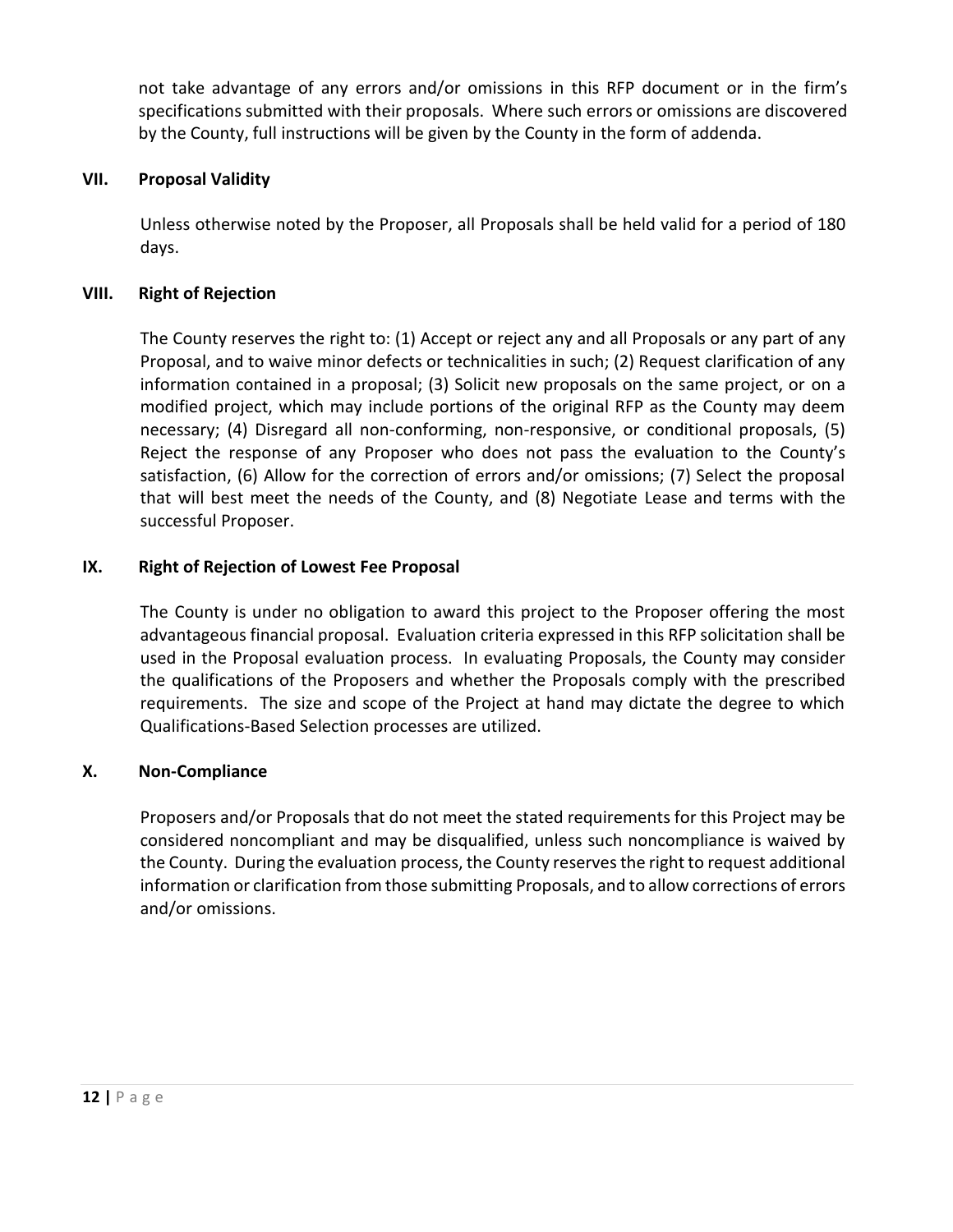### **XI. Determination of Responsiveness and Responsibility**

The County shall have sole authority in determining the responsiveness and responsibility of any and all Proposals. For Proposals containing exceptions to specifications and/or requirements, the County shall have sole authority in determining the extent to which exceptions affect the responsiveness and responsibility of any and all Proposals.

#### **XII. Obligation to Award**

The County is not obligated to enter into a Lease or Agreement on the basis of any Proposal submitted in response to this RFP. County reserves the right to award multiple agreements for this Project if it is deemed most advantageous to the County.

#### **XIII. Bidder Reimbursement Prohibition**

The County will not pay for any information herein requested, nor are they liable for any costs incurred by any vendors prior to award of a Lease. The County may require the finalist Proposer(s) to provide on-site presentations and demonstrations of the product(s)/service(s) proposed by the Proposer(s). All costs associated with the demonstrations or follow-up interviews are the sole obligation of the Proposer(s).

#### **XIV. Gratuity Prohibition**

Proposers shall not offer any gratuities, favors, or anything of monetary value to any official, employee, or agent of the County for the purpose of influencing consideration of this proposal. Submission of a Proposal indicates Proposer certifies that they have not paid nor have agreed to pay any person, other than a bona fide employee or agent of the Proposer a fee or a brokerage fee resulting from the award of the Lease.

#### **XV. Contact with County Personnel or Entities**

During the RFP procurement process, Proposal evaluation process and Proposal selection process, the OC Dana Point Harbor Director or Deputy Director shall be the primary point of contact for any and all matters pertaining to this RFP and Project. Proposers shall not contact any County personnel or entities, including the County's contracted project design and construction team, other than the OC Dana Point Harbor Director or Deputy Director DPA for matters regarding this Project until conclusion of the entire procurement process. Unauthorized contact may result in disqualification of Proposals.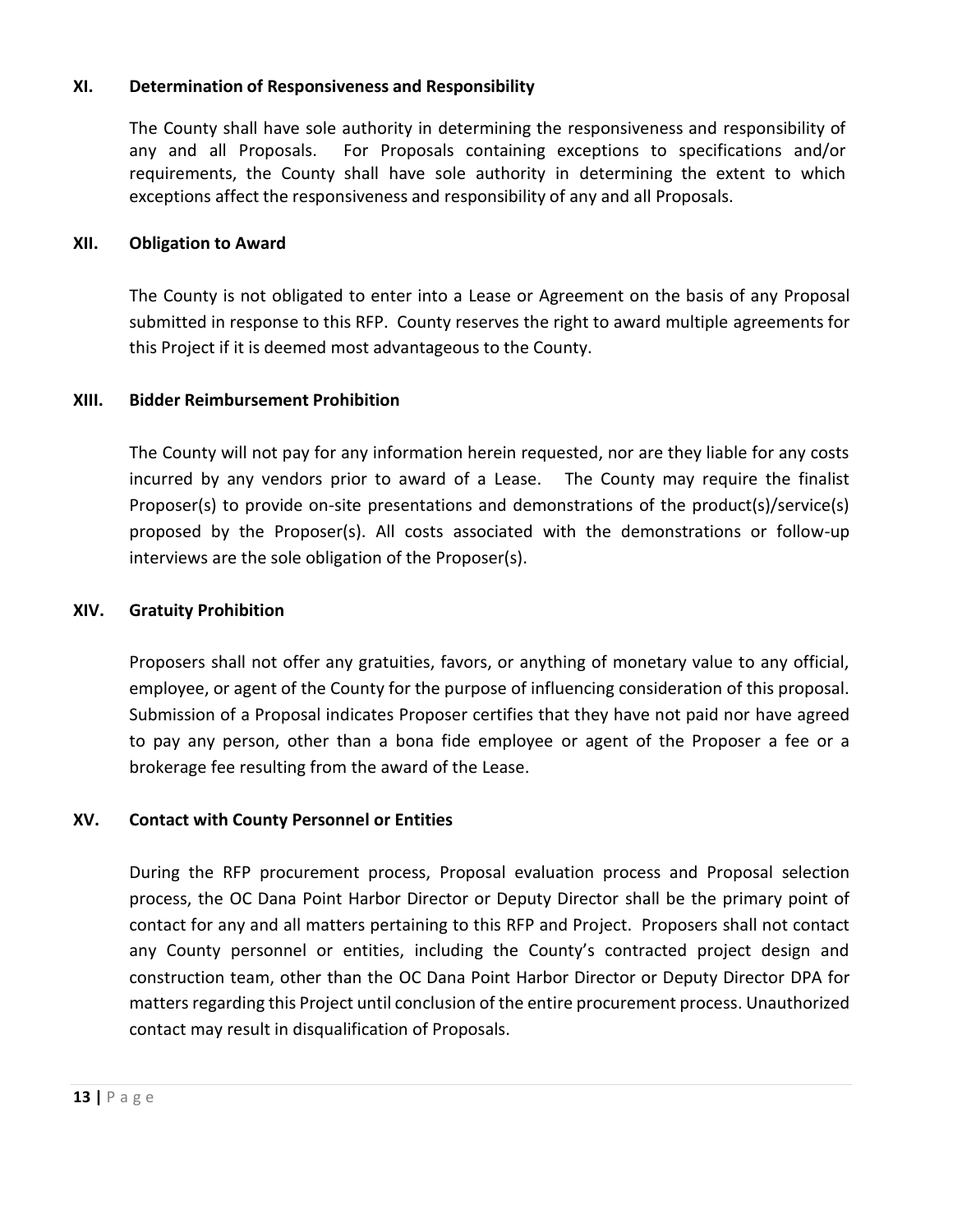#### **XVI. Indemnification**

Proposer, at its own expense and without exception, shall indemnify, defend and pay all damages, costs, expenses, including attorney fees, and otherwise hold harmless the County, its employees, and agents, from any liability of any nature or kind in regard to the delivery of these services and this RFP. Submission of a Proposal indicates Proposer waives the right to claims for damages of any nature, whatsoever, based on the Proposal solicitation and/or selection process.

#### **XVII. Compliance with All Applicable Laws**

Proposer declares that it shall comply with all licenses, statutes, ordinances, regulations and requirements of all governmental entities, including federal, state, county or municipal, whether now in force or hereinafter enacted, including, but not limited to, appropriate Lessee licensing and business licensing.

#### **XVIII. Subcontractor/Joint Ventures**

The selected Lessee shall be the primary Contractor performing the primary functions of the Lease. If any portion of the Lease is to be performed by a subcontractor, this must be clearly set forth in the Proposal submittal as to what part(s) is/are to be delegated. The County reserves the right to reject any Proposal wherein use of subcontractors significantly affects the ability of the Proposer to function as the primary Contractor on the awarded Lease. The primary Lessee will at all times be responsible for the acts and errors or omissions of its subcontractors or joint participants and persons directly or indirectly employed by them. Acceptance or rejection of a Proposer's request to use subcontractors is at the sole discretion of the County.

#### **XIX. County of Orange Child Support Requirements**

In order to comply with the child support enforcement requirements of the County, within ten (10) days of notification of selection of award of Lease but prior to official award of Lease, the selected Proposer agrees to furnish the following to the Assigned Deputy Purchasing Agent or, the Purchasing Agent:

- a. In the case of an individual Lessee, his/her name, date of birth, Social Security number, and residence address;
- b. In the case of a Lessee doing business in a form other than as an individual, the name, date of birth, Social Security number, and residence address of each individual who owns an interest of ten (10) percent or more in the contracting entity;
- c. A certification that the Lessee has fully complied with all applicable federal and state reporting requirements regarding its employees; and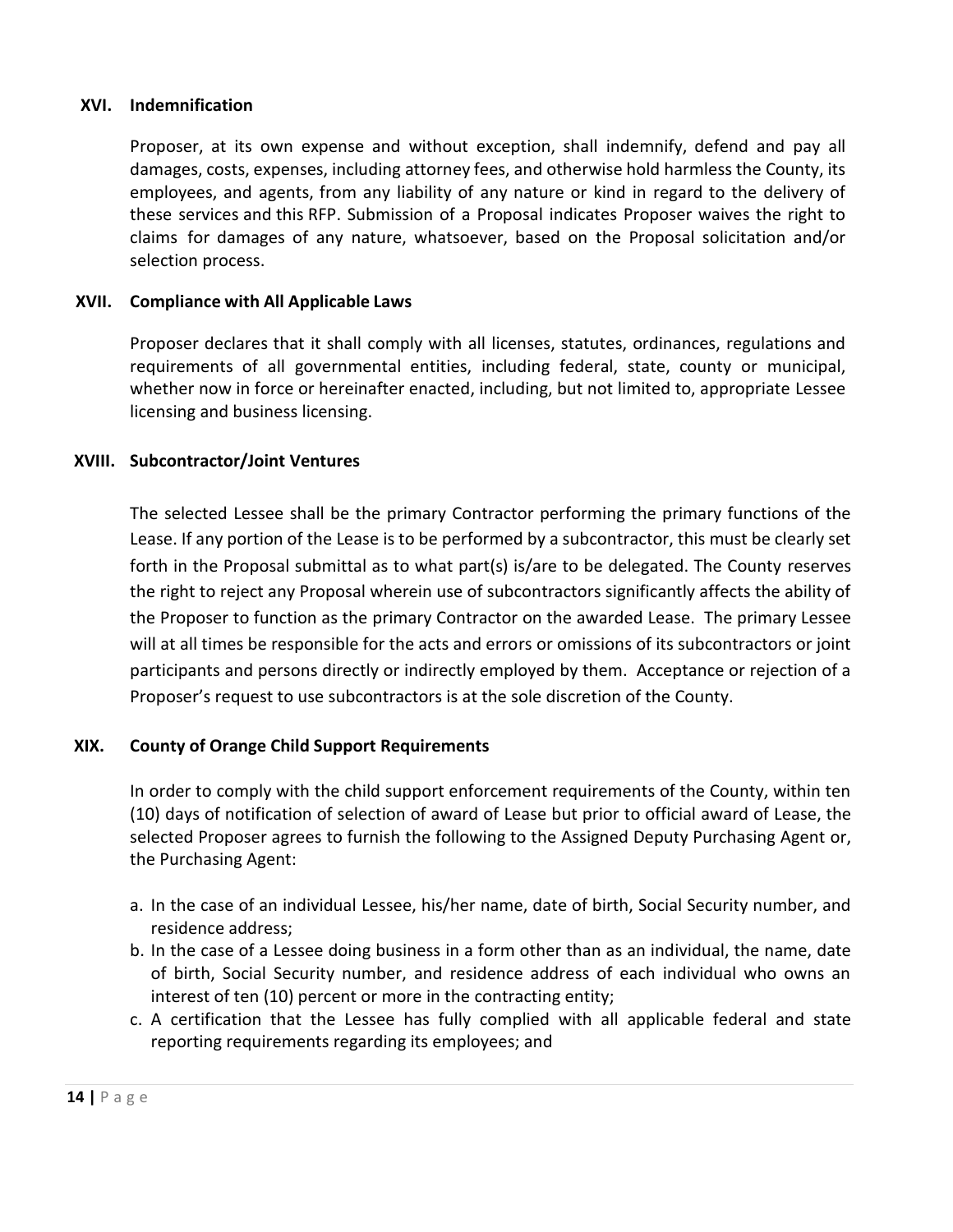d. A certification that the Lessee has fully complied with all lawfully served Wage and Earnings Assignment Orders and Notices of Assignment and will continue to so comply.

Failure of the Proposer to timely submit the data and/or certifications required may result in the Lease being awarded to another Proposer. In the event a Lease has been executed, failure of the Lessee to comply with all federal, state, and local reporting requirements for child support enforcement or to comply with all lawfully served Wage and Earnings Assignment Orders and Notices of Assignment shall constitute a material breach of the Lease. Failure to cure such breach within sixty (60) calendar days of notice from the County shall constitute grounds for termination of the Lease.

# **XX. Protest Procedures**

Any actual or prospective Proposer or Contractor who alleges a grievance by the solicitation or award of a contract may submit a grievance or protest to the OC Dana Point Harbor Director or Deputy Director.

Procedure:

All protests shall be typed under the protester's letterhead and submitted in accordance with the provisions stated herein. All protests shall include at a minimum the following information:

- The name, address and telephone number of the protester;
- The signature of the protester or the protester's representative;
- The solicitation or contract number;
- A detailed statement of the legal and/or factual grounds for the protest; and
- The form of relief requested.

Protest of Bid/Proposal Specifications:

All protests related to bid or proposal specifications must be submitted to the OC Dana Point Harbor Director or Deputy Director no later than five (5) business days prior to the close of the bid or proposal. Protests received after the five (5) business day deadline will not be considered by the County.

In the event the protest of specifications is denied and the protester wishes to continue in the solicitation process, they must still submit a Proposal prior to the close of the solicitation in accordance with the bid/proposal submittal procedures provided in the Proposal.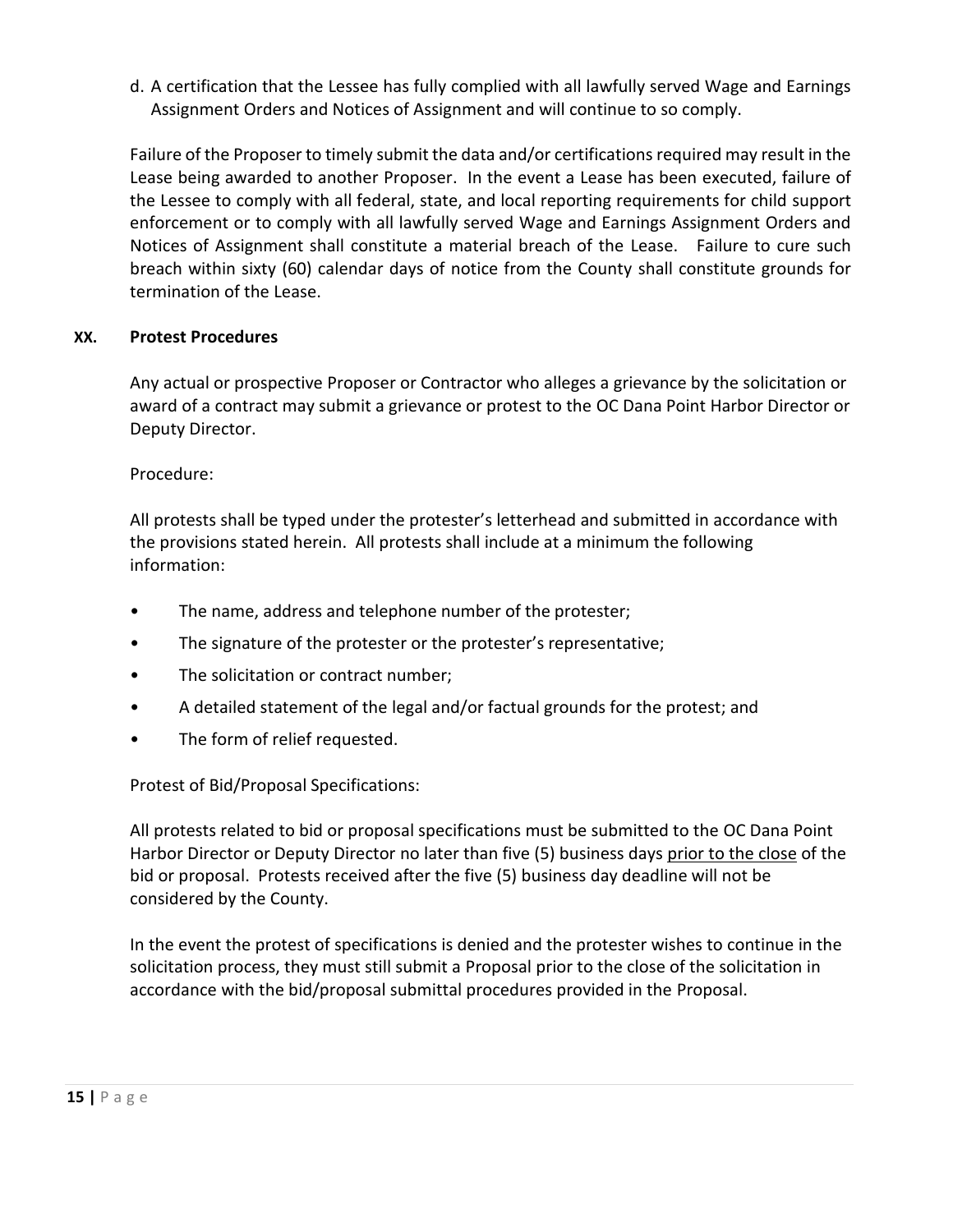Protest of Award of Lease:

In protests related to the award of a Lease, the protest must be submitted no later than five (5) business days after the notice of the proposed Lease award is provided by the OC Dana Point Harbor Director or Deputy Director. Protests relating to a proposed Lease award which are received after the five (5) business day deadline will not be considered by the County.

# Protest Process:

- a) In the event of a timely protest, the County shall not proceed with the solicitation or award of the Lease until the Deputy Purchasing Agent, the County Purchasing Agent or the Procurement Appeals Board renders a decision on the protest.
- b) Upon receipt of a timely protest, the Deputy Purchasing Agent will within ten (10) business days of the receipt of the protest, issue a decision in writing which shall state the reasons for the actions taken.
- c) The County may, after providing written justification to be included in the procurement file, make the determination that an immediate award of the contract Lease is necessary to protect the substantial interests of the County. The award of a Lease shall in no way compromise the protester's right to the protest procedures outlined herein.
- d) If the protester disagrees with the decision of the Deputy Purchasing Agent, the protestor may submit a written notice to the Office of the County Purchasing Agent requesting an appeal to the Procurement Appeals Board, in accordance with the process stated below.

# Appeal Process:

- a) If the protester wishes to appeal the decision of the Deputy Purchasing Agent, the protester must submit, within three (3) business days from receipt of the Deputy Purchasing Agent's decision, a written appeal to the Office of the County Purchasing Agent.
- b) Within fifteen (15) business days, the County Purchasing Agent will review all materials in connection with the grievance, assess the merits of the protest and provide a written determination that shall contain his or her decision on whether the protest shall be forwarded to the Procurement Appeals Board.
- c) The decision of the County Purchasing Agent on whether to allow the appeal to go forward will be final and there shall be no right to any administrative appeals of this decision.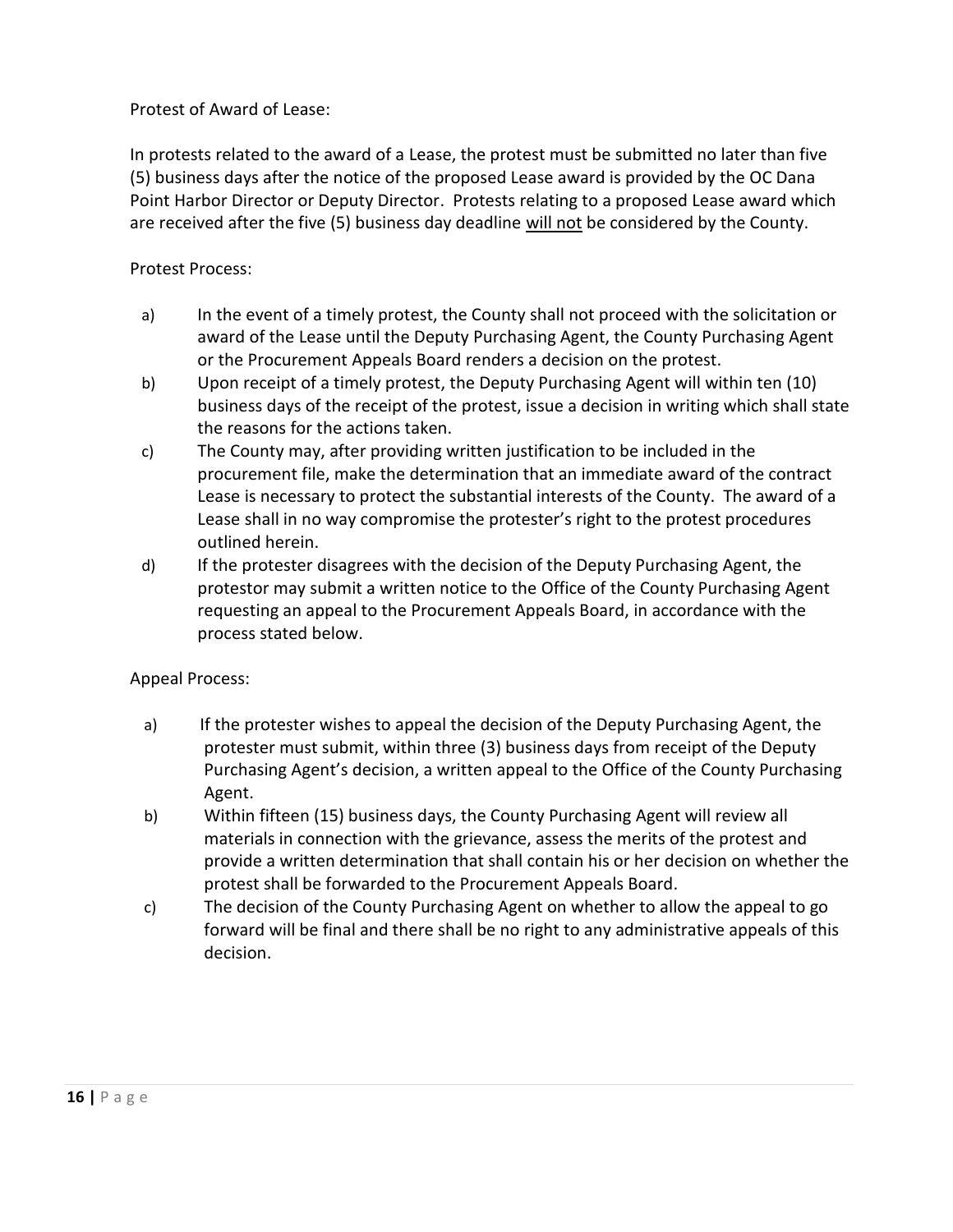# **SECTION 2: Project Scope**

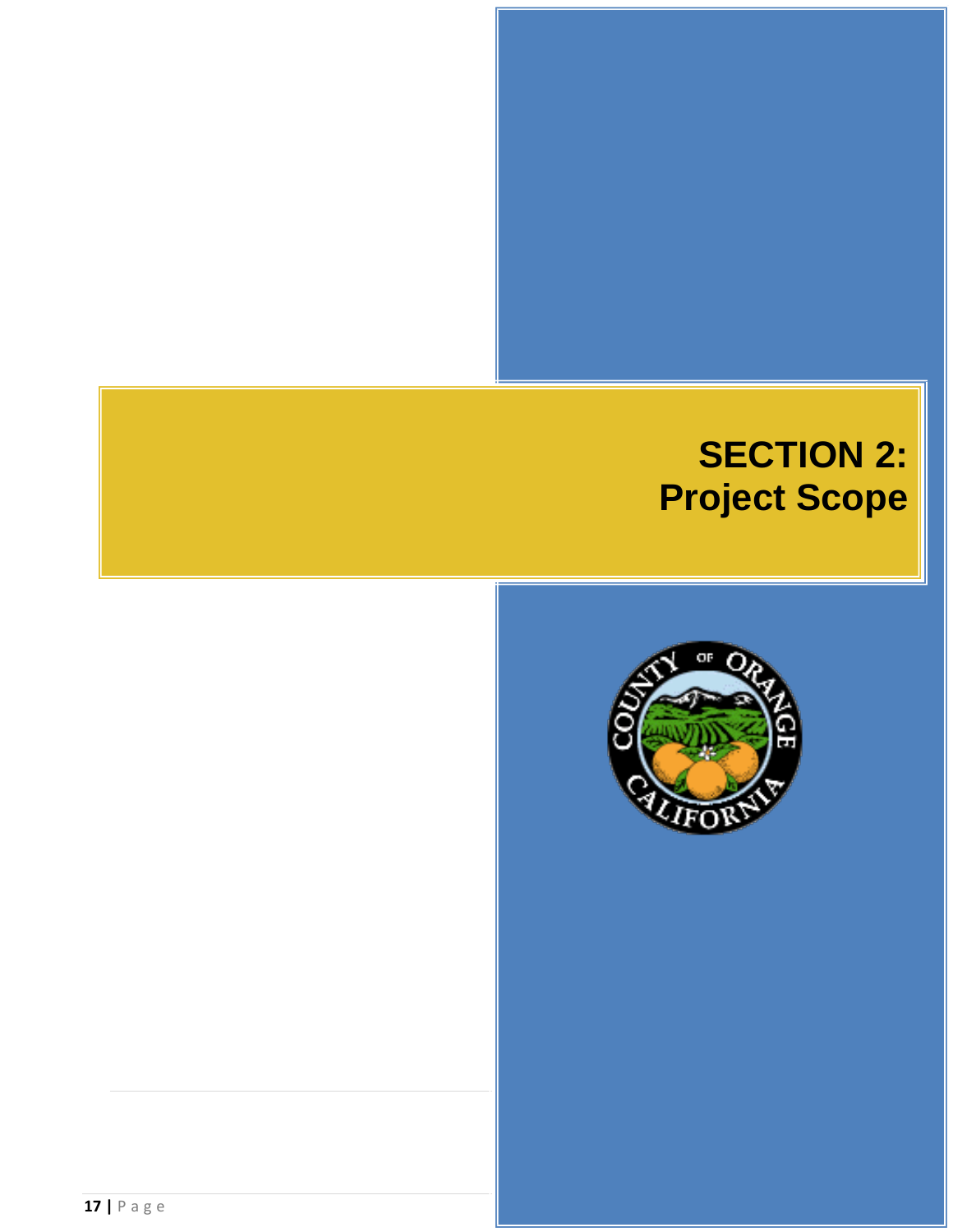### **Project Summary**

OC Dana Point Harbor (herein referred to as "County") is seeking qualified and experienced Lessee and operator (herein refer to as "Lessee") to provide management, repair, improvement and operations for the OC Sailing and Events Center ("Center") in Dana Point Harbor. The programs offered will consist of fully accessible water based programs, both educational and recreational, for youth and adults, and offered to the general public, including but not necessarily limited to youth camps, sailing lessons, lowcost/scholarship programs (for example entities such as Sea Scouts), Human Powered Craft (HPC) instruction and could include HPC equipment rental, room rental and other programs deemed appropriate for the general public and user groups as described in the Dana Point District Regulations. The Center should be open for operations seven days per week and on most Holidays with the exception of those noted below in Operational Requirements, as more fully outlined in the Lease.

The responsibility will include all operation, improvement and maintenance for the continued use of the facility including general upkeep, repairs as identified for the improved appearance such as paint, window maintenance, roof maintenance, etc. Further improvements may be performed and additional services may be proposed, such as food and beverage concessions, in accordance with the existing District Regulations at the discretion of the Lessee, with approval of the County. By the terms of the Lease all improvements related to the Center will be conveyed to and owned by the Lessee during the term of the Lease and will be the full responsibility of the Lessee for the term of the Lease.

#### **Minimum Qualifications**

The following are the minimum qualifications for a Respondent to be considered as an eligible candidate to submit documents or an acknowledgement for the requested services described in this RFP. Respondent must:

- 1. Provide evidence that they are able to successfully manage facility and operations within the parameters of the Local Coastal Plan for the Harbor. (OCDPH.com)
- 2. Demonstrate that they have a minimum of five (5) years' experience successfully managing oceanrelated educational and/or recreational programs.
- 3. Identify and document the existing/on-going licensed business in good standing with the State of California that will operate the Center.
- 4. Provide indemnification in accordance with the model Lease.
- 5. Demonstrate experience managing a successful business operation through an agreement similar to Model Lease.
- 6. Demonstrate the ability to accept full responsibility and provide and maintain all equipment necessary for successful programs as offered.
- 7. Demonstrate knowledge of methods to review Harbor usage and to provide programs without negatively impacting the general public's use of Harbor amenities, waterways, and user safety.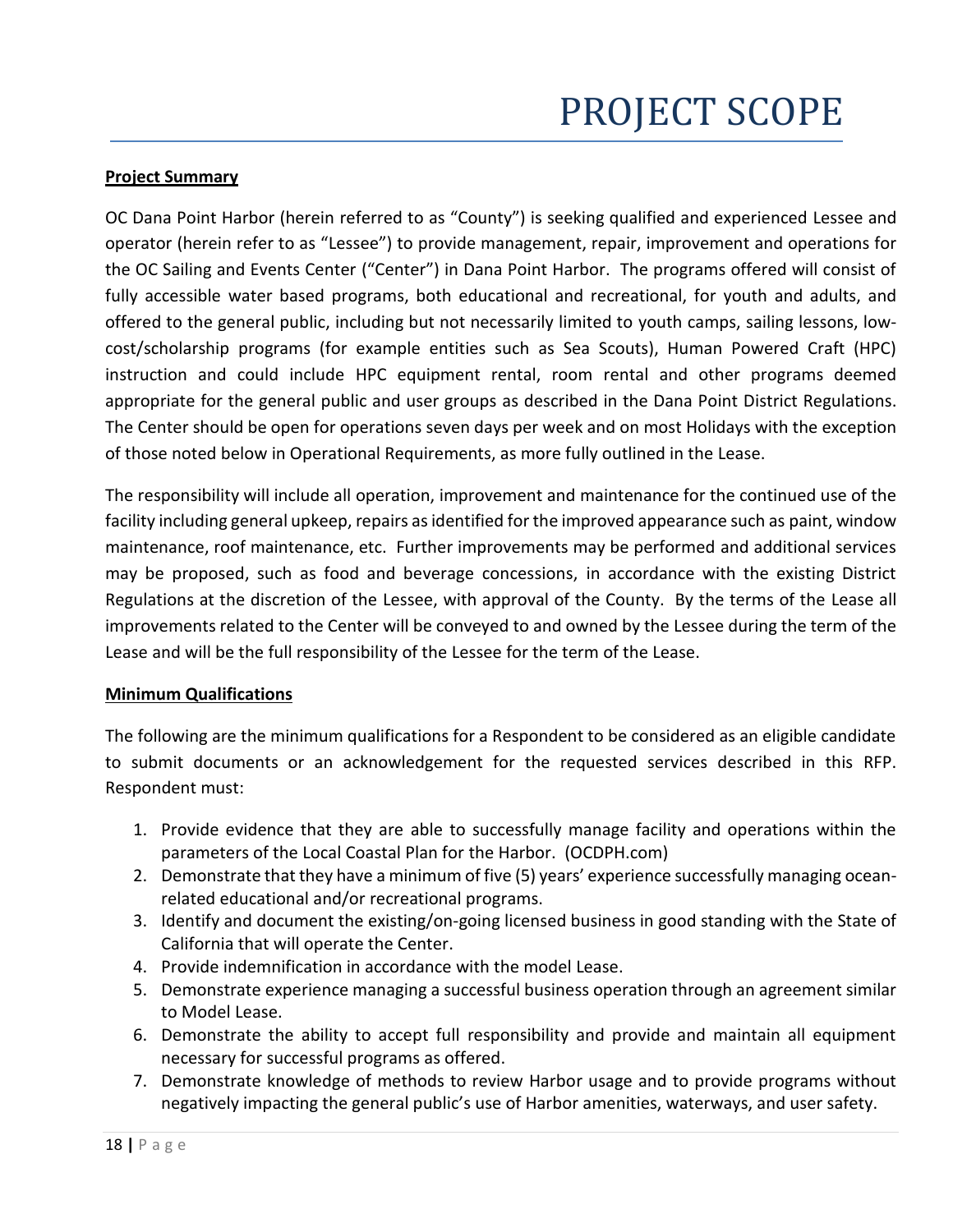### **Operational Requirements:**

- 1. Respondent(s) must provide evidence of good organization and best management practices, including preservation of water quality.
- 2. Respondent(s) shall describe any unique approach they can provide the County that will distinguish their firm from other potential firms – this should include operational enhancements to the Center benefitting the public.
- 3. Provide educational instruction and classes on boating safety, proper usage and handling of vessels and water related activities including but not limited to harbor regulations, State, Federal, and Coastal regulations.
- 4. Must be able to provide all equipment necessary for all programs.
- 5. Cooperation with Harbor related activities that may restrict access or operation from time to time, including but not limited to the annual Festival of Whales and other community events as determined by the County.
- 6. Operational area includes all buildings within the Center as well as shared use of docks located on the west side of the Center. Shared use will be determined at the sole discretion of the County but will not impede successful business operations of the proposer.
- 7. Staff must assist County in enforcement of rules and regulations in the immediate park and beach areas.
- 8. Facility must be open 7 days a week.
- 9. Programs must include non-profit, water-based education that provides sailing, seamanship curriculum on a low cost/scholarship basis, which is consistent with the Tidelands Grant.
- 10. Facility may close for Thanksgiving and Christmas.

# **Proposal Scope:**

Proposals should include a thorough description of the Lessee's business concept, including any interim business uses(and ancillary uses, if any) floor plans or designs, scope of potential building renovations or modifications, (not a requirement) some of which may require a Coastal Development Permit; details of courses and trainings to be offered to the public; details on the types of uses the facilities will be rented out to support, including proposed rental rates; details about marketing of offerings to the public and to specific interest groups and organizations; a business plan detailing the anticipated management structure, financing plan, and a projected financial pro-forma with any construction costs, operating costs, rent payments, etc. should be included; a proposed schedule and operations identifying non-profit and low cost programs; and background information on the Proposer(s) and relevant experience with similar projects should also be included. Company and personal financials to demonstrate a Lessee's creditworthiness will be requested from Proposers who are finalists in the RFP process, as outlined below. The Proposal shall also contain any requested modifications to the proposed Lease, if any.

# **Proforma Budget**

Proposals shall provide a monthly projected three year proforma budget based on expected revenue and expense.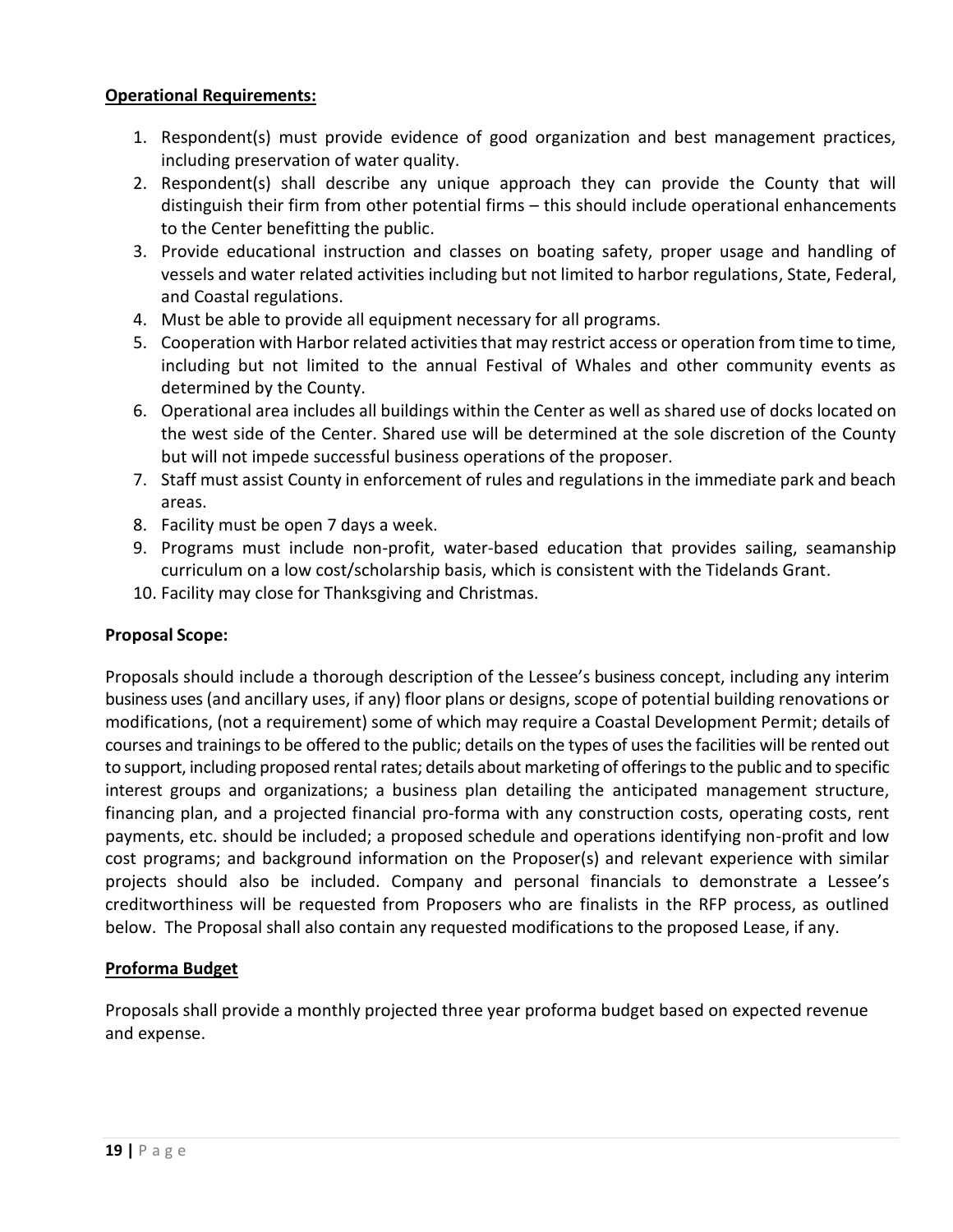# **SECTION 3:**

**Exhibit A: Premises Diagram/Site Plan Exhibit B: Proposer Information Form Exhibit C: Proposal Requirements Checklist Exhibit D:Draft Lease (provided as separate attachment)**

.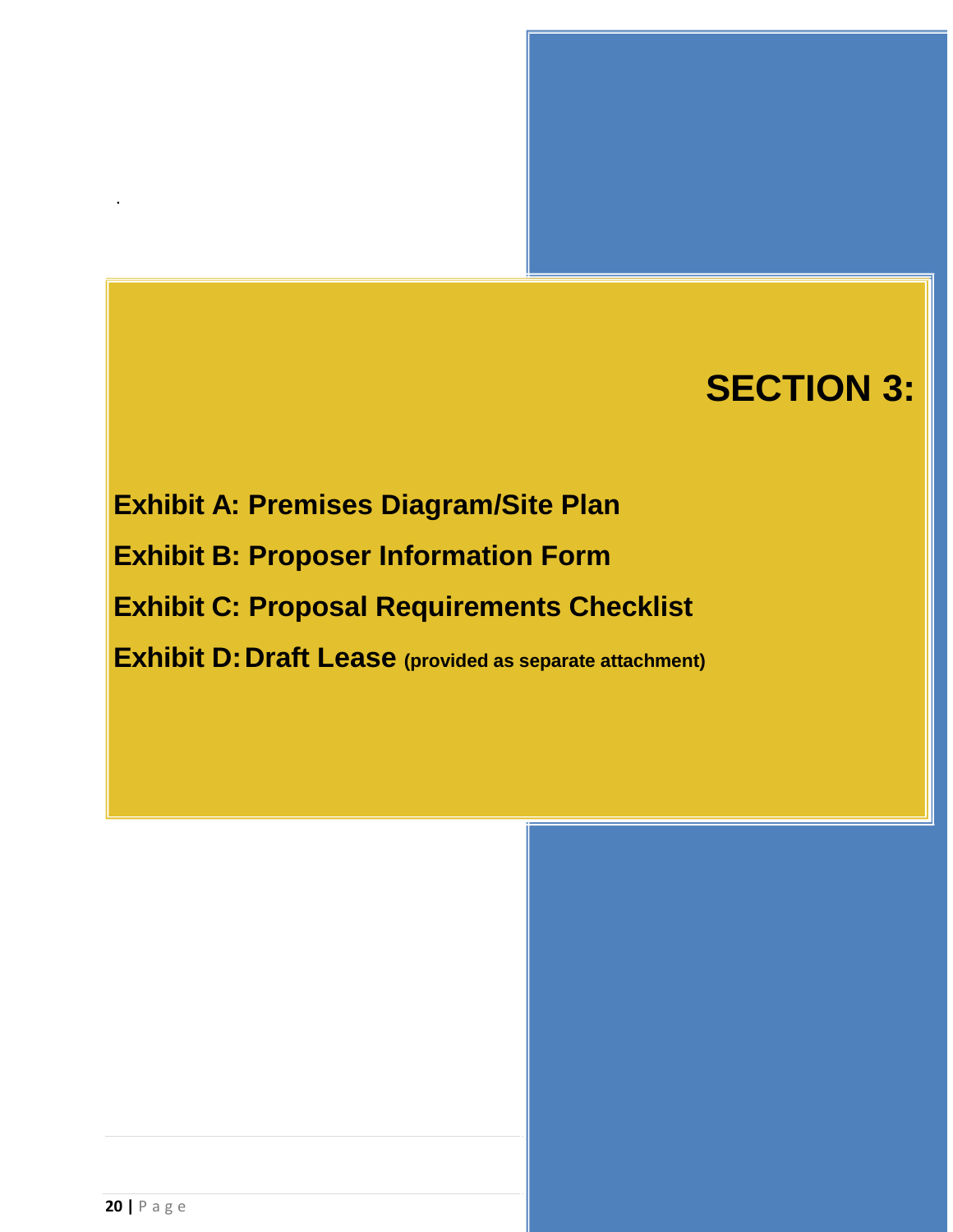# **Exhibit A: PREMISES/SITE PLAN**

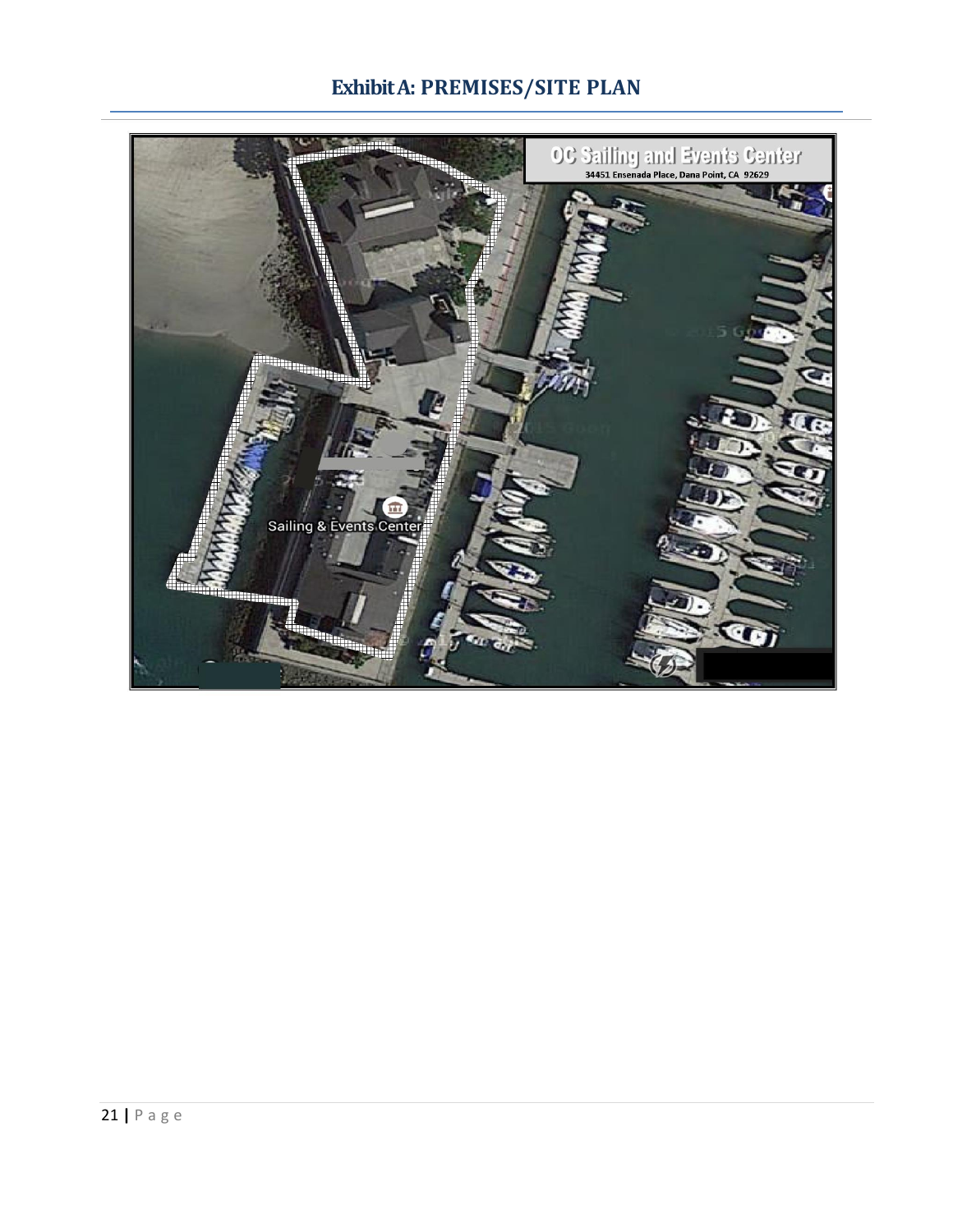# **Exhibit B: PROPOSER INFORMATION FORM**

Instructions: Complete the form below and remit as part of your Proposal as Attachment A.

| <b>PROPOSER INFORMATION</b>                                                                                                                                                                                                                                                                                                                                                                                           |                                                       |              |                      |  |  |  |  |
|-----------------------------------------------------------------------------------------------------------------------------------------------------------------------------------------------------------------------------------------------------------------------------------------------------------------------------------------------------------------------------------------------------------------------|-------------------------------------------------------|--------------|----------------------|--|--|--|--|
| PROPOSER/FIRM NAME:                                                                                                                                                                                                                                                                                                                                                                                                   |                                                       |              |                      |  |  |  |  |
| <b>ADDRESS FOR NOTICES:</b>                                                                                                                                                                                                                                                                                                                                                                                           |                                                       |              |                      |  |  |  |  |
|                                                                                                                                                                                                                                                                                                                                                                                                                       |                                                       |              |                      |  |  |  |  |
|                                                                                                                                                                                                                                                                                                                                                                                                                       |                                                       |              |                      |  |  |  |  |
| MAIN CONTACT (NAME AND TITLE):                                                                                                                                                                                                                                                                                                                                                                                        |                                                       |              |                      |  |  |  |  |
| <b>CONTACT NUMBERS:</b>                                                                                                                                                                                                                                                                                                                                                                                               |                                                       |              | TELEPHONE: FAX: FAX: |  |  |  |  |
| E-MAIL ADDRESS:                                                                                                                                                                                                                                                                                                                                                                                                       |                                                       |              |                      |  |  |  |  |
|                                                                                                                                                                                                                                                                                                                                                                                                                       | <b>FIRM SIGNATURE AUTHORIZATION AND CERTIFICATION</b> |              |                      |  |  |  |  |
| Per the California Corporate Code, Business and Professions Code, the Proposer's Bylaws/Operating Agreement and/or the attached Board<br>Resolution (if applicable), I/we hereby verify that I/we am/are (an) authorized signatory (ies) for the aforementioned Proposer and as such am/are<br>authorized to sign and bind the Proposer in Lease with the County of Orange.<br>1. LEASEOR AUTHORIZED SIGNATORY (IES): |                                                       |              |                      |  |  |  |  |
| <b>SIGNATURE</b><br><b>PRINT NAME</b>                                                                                                                                                                                                                                                                                                                                                                                 |                                                       | <b>TITLE</b> | <b>DATE</b>          |  |  |  |  |
| <b>SIGNATURE</b><br><b>PRINT NAME</b>                                                                                                                                                                                                                                                                                                                                                                                 |                                                       | <b>TITLE</b> | <b>DATE</b>          |  |  |  |  |
| 2. SIGNATURE AUTHORIZATION IS PROVIDED IN ACCORDANCE WITH:                                                                                                                                                                                                                                                                                                                                                            |                                                       |              |                      |  |  |  |  |
| Proposer's Bylaws/ Operating Agreement                                                                                                                                                                                                                                                                                                                                                                                |                                                       | Section      | Copy Attached        |  |  |  |  |
| <b>Board Resolution</b>                                                                                                                                                                                                                                                                                                                                                                                               |                                                       |              | Copy Attached        |  |  |  |  |
| Corporate or Business and Professions Code**                                                                                                                                                                                                                                                                                                                                                                          |                                                       |              |                      |  |  |  |  |
| **If Proposer is a corporation, two (2) authorized signatories will be required on all documents submitted, unless<br>specified in the organization's Bylaws or corporate resolution.                                                                                                                                                                                                                                 |                                                       |              |                      |  |  |  |  |
| IMPORTANT NOTE: If the signature authorization status of any individual changes during the term of the Lease, it is the                                                                                                                                                                                                                                                                                               |                                                       |              |                      |  |  |  |  |

responsibility of the Lessee to contact the County Administrator for the Lessee regarding the change and to complete and submit a new Signature Authorization Form. Incorrect information on file may delay the processing of any of the documents submitted.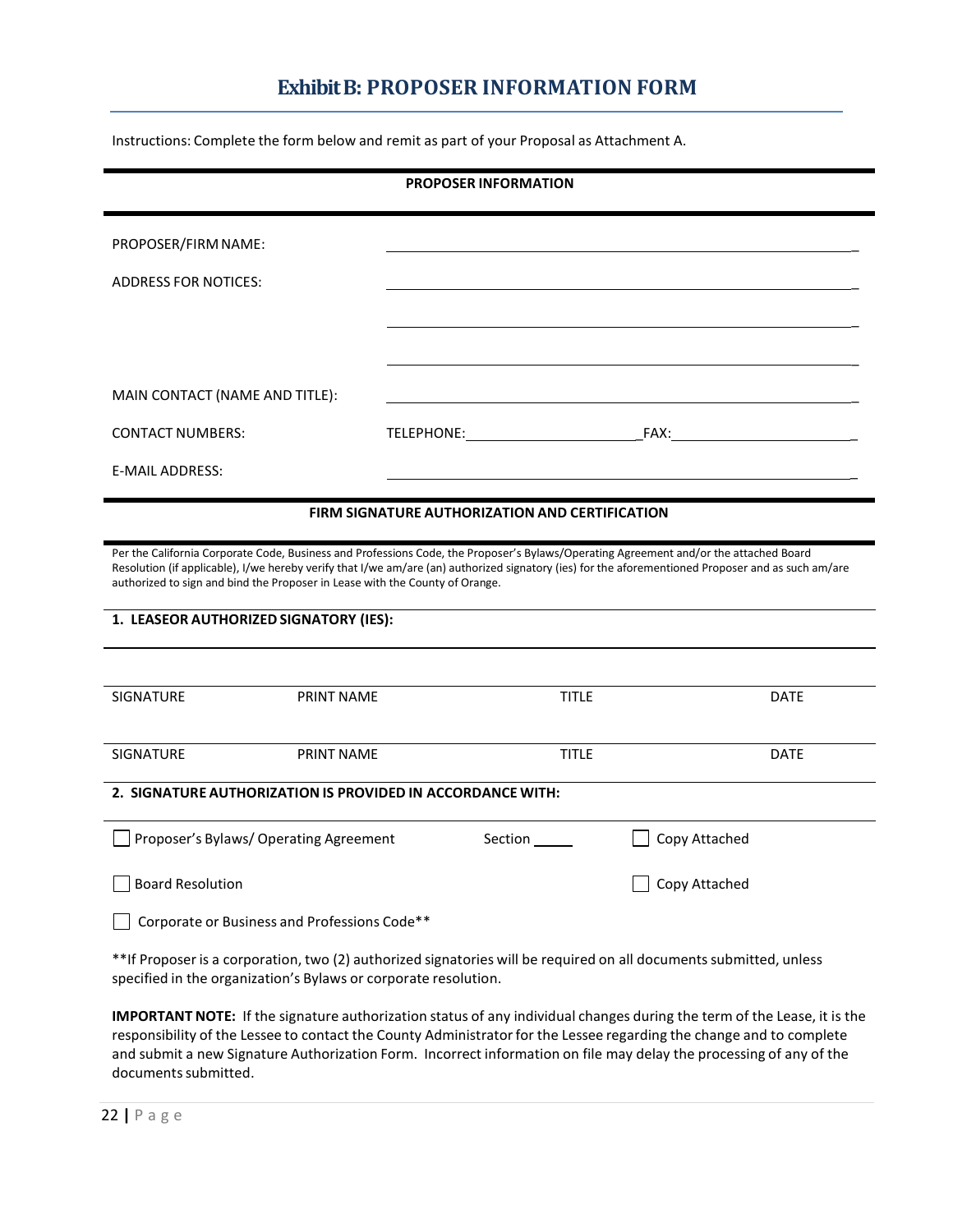Instructions: This checklist is provided as a guide for Proposers to assemble Proposals. As closely as possible, please adhere to the following format and order when assembling proposals. Please note that part of the evaluation criteria takes into consideration the responsiveness of a proposal; proposals missing any required attachments shall be evaluated accordingly. Submittals should follow the same order and sections indicated below:

#### **PRE-PROPOSAL REQUIREMENTS**

#### **REGISTER WITH BIDSYNC.COM**

All proposers must be registered on BidSync.com in order to submit a proposal, and receive updates on this solicitation, including any Addenda. For technical assistance please contact BidSync Vendor Support (800) 990-9339, option #1.

#### **ATTEND PRE-PROPOSAL SITE INSPECTION (OPTIONAL)**

Refer to the "Instructions" section of this RFP document (Page 5) for details regarding the Pre-Proposal Site Inspection. Interested parties must email OC Dana Point Harbor, [LSmith@ocdph.com](mailto:LSmith@ocdph.com) to confirm attendance.

#### **CONFIRM THE ISSUANCE OF ANY ADDENDA OR POSTING OF QUESTIONS/ANSWERS**

Any and all addenda including questions and answers to this RFP shall be posted on the BidSync website at: www.BidSync.com (RFP- OCDPH 10-2015)

#### **PART 1: TECHNICAL PROPOSAL SECTION**

#### **SECTION A: PROPOSER BACKGROUND**

#### **COVER LETTER**

A cover letter not to exceed two (2) pages in length shall summarize key elements of the proposal. The cover letter shall be signed by a representative able to submit a formal offer and bid the Proposer to Lessee obligations.

#### **ORGANIZATIONAL INFORMATION**

Identify key personnel from your firm and their qualifications, including specific personnel that would act as the County's primary contact.

**SECTION B: PROPOSER EXPERIENCE**

#### **OPERATIONAL EXPERIENCE**

Provide a narrative describing your experiencing in operating or managing similar type operations.

#### **REFERENCES/RECENT PROJECT HISTORY**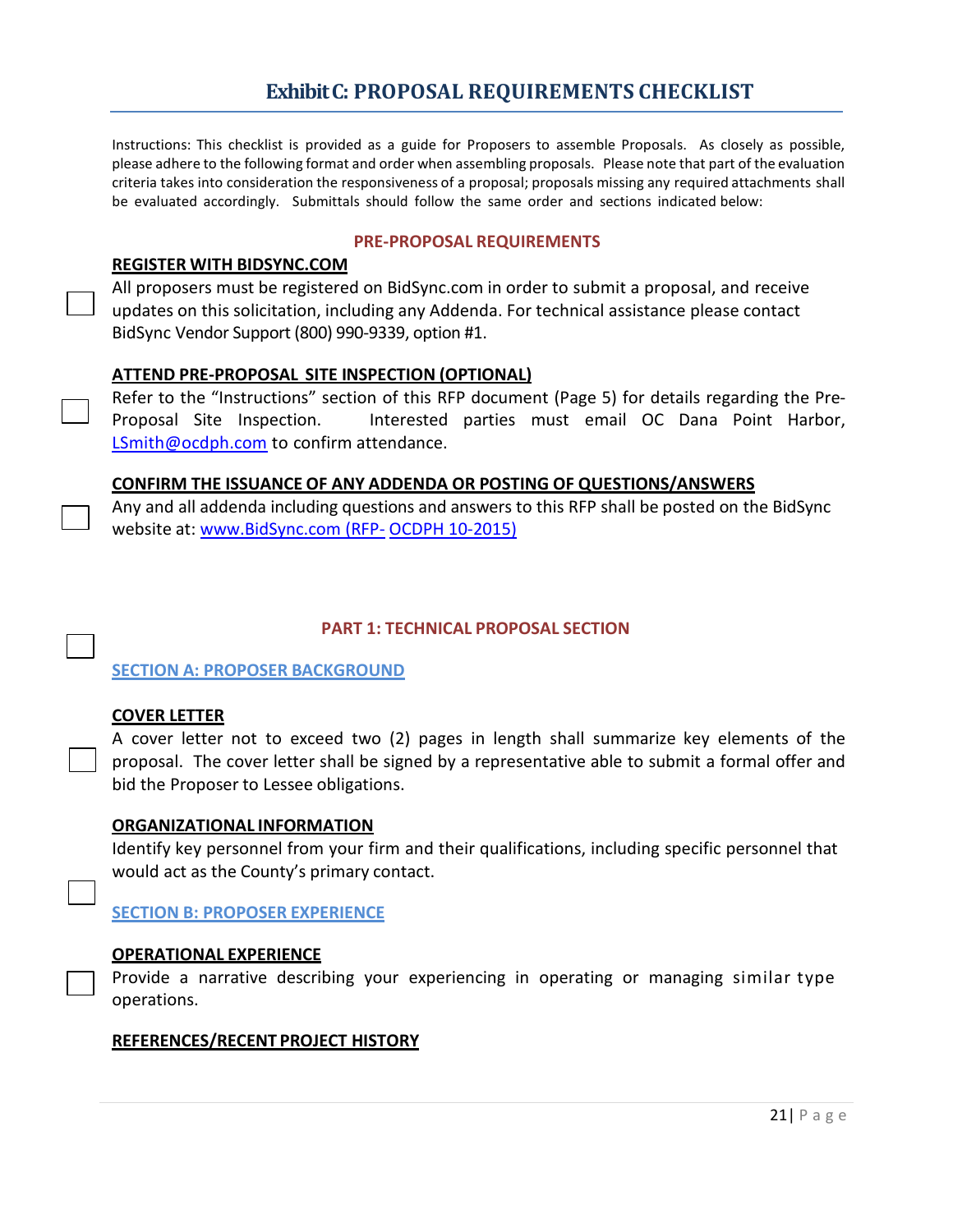Provide at least three (3) references for which the County may contact to confirm your experience for optional services included with the proposal not specifically described in this RFP.

#### **SECTION C: METHODOLOGY**

#### **PROPOSAL – CONCEPTUAL APPROACH AND BUSINESS PLAN**

Provide the approach or methodology of your proposed operation of the Center described in this RFP solicitation. Upon reading your proposal, the County's evaluation panel should have a firm understanding of what your operation entails and what features distinguish your operation from other similar operations. Proposers should also acknowledge the Project Scope and describe how their operation complies with the requirements set forth in the scope.

#### **PROPOSED SERVICES OFFERINGS**

Provide your conceptual type of uses and day to day operations including proposed price points for the various services.

**SECTION D: PROPOSAL ATTACHMENTS**

#### **ATTACHMENT A: PROPOSER INFORMATION FORM**

#### **ATTACHMENT B: PROPOSAL REQUIREMENTS CHECKLIST**

#### **OTHER INFORMATION**

Include any other information you consider to be relevant to the proposal.

#### **PART 2: FINANCIAL TERMS PROPOSAL SECTION**

#### **CONCEPTUAL FINANCIAL PROPOSAL**

Provide a Conceptual Financial Proposal for occupation of the Center as described in this RFP solicitation. Proposers may submit multiple Financial Proposals (i.e. varying contributions to construction costs by County, one proposal detailing a flat monthly Lease rate and one proposal suggesting a percentage-based Lease format).

#### **SUBMISSION INSTRUCTIONS**

# **ELECTRONICALLY VIA WWW. BIDSYNC.COM (TBD) UPLOAD ONE (1) COPY OF THE TECHNICAL PROPOSAL SECTION**

**ELECTRONICALLY VIA WWW. BIDSYNC.COM (TBD) UPLOAD ONE (1) COPY OF THE FINANCIAL TERMS PROPOSAL SECTION**